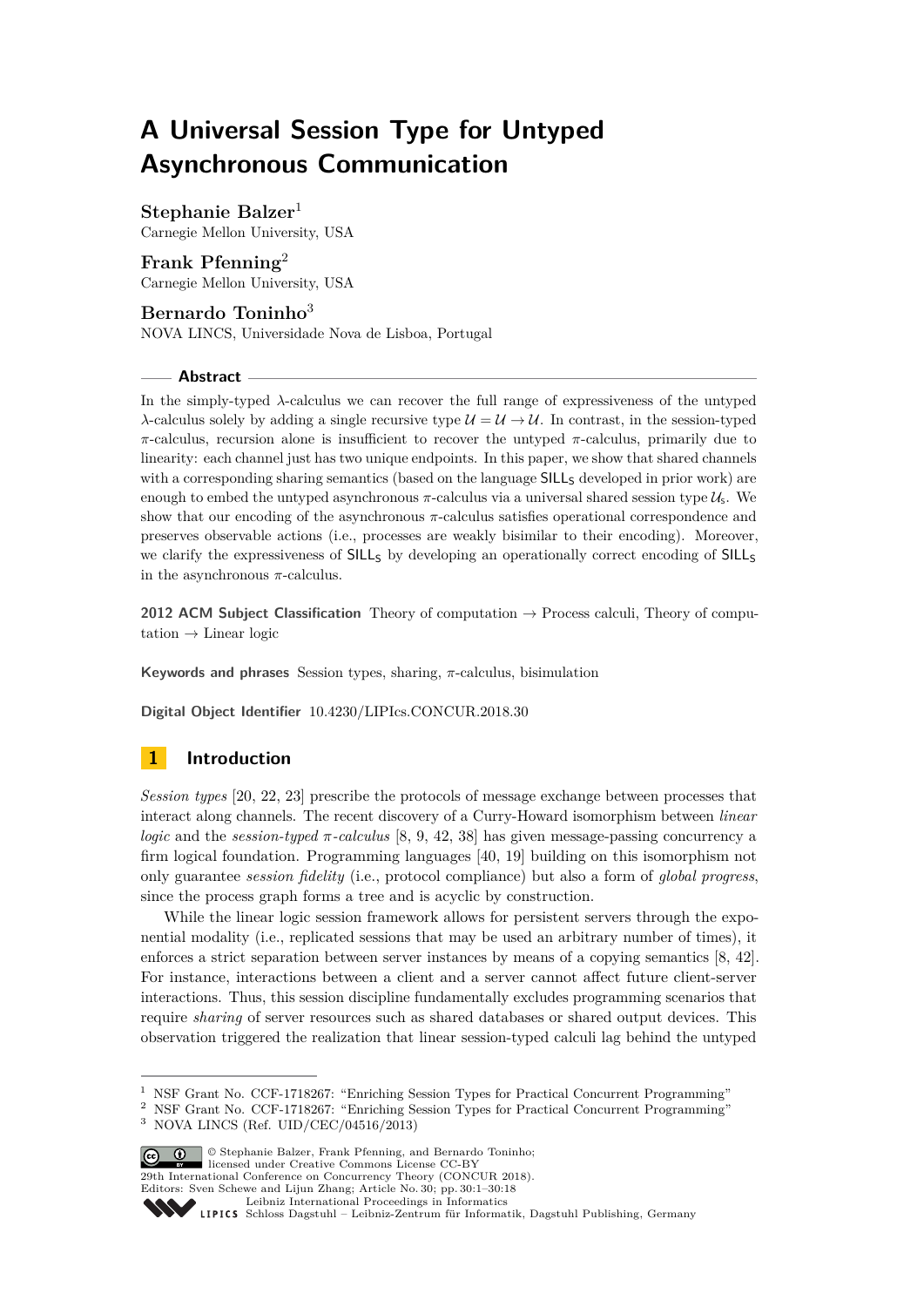#### **30:2 A Universal Session Type for Untyped Asynchronous Communication**

asynchronous *π*-calculus in expressiveness and the question of whether the full expressiveness of the untyped asynchronous *π*-calculus could be recovered in such a logical setting [\[42\]](#page-17-0).

In this paper, we answer this question *positively*. In prior work we have introduced *manifest sharing* [\[3\]](#page-15-4), a modal-typing discipline that orchestrates the coexistence of linear *and* shared channels while maintaining session fidelity, at the expense of generalized deadlockfreedom. In this work we show that manifest sharing recovers the expressiveness of the untyped asynchronous  $\pi$ -calculus. Given our language SILL<sub>S</sub> [\[3,](#page-15-4) [4\]](#page-15-5) that supports manifest sharing, we provide an encoding of the untyped asynchronous  $\pi$ -calculus into SILL<sub>S</sub>, showing that our encoding satisfies *operational correspondence* and that *π*-calculus processes are *weakly bisimilar* to their SILL<sub>S</sub> encodings. To clarify the expressiveness of SILL<sub>S</sub>, we moreover develop an encoding in the other direction, embedding SILL<sub>S</sub> into the asynchronous (polyadic) *π*-calculus and satisfying operational correspondence.

Key to our encoding of the untyped asynchronous  $\pi$ -calculus into SILL<sub>S</sub> is the representation of a  $\pi$ -calculus channel as a recursive *shared* session type  $\mathcal{U}_s$ , reminiscent of the encoding of the untyped  $\lambda$ -calculus into the simply-typed  $\lambda$ -calculus via the type  $\mathcal{U} = \mathcal{U} \rightarrow \mathcal{U}$ . While the addition of a single recursive type is sufficient to recover the expressiveness of the untyped *λ*-calculus in the simply-typed *λ*-calculus, our result reveals that *both* shared and recursive session types are necessary to achieve the analogous result in the session-typed *π*-calculus.

The contributions of this paper are:

- A proof that our encoding of the untyped asynchronous  $\pi$ -calculus into SILL<sub>S</sub> is operationally sound and complete and preserves observable actions (i.e., processes are weakly bisimilar to their encoding);<sup>[4](#page-1-0)</sup>
- A formulation of a weak bisimulation between a labelled transition system for the m. asynchronous *π*-calculus and a multiset rewriting system for *closed terms* of SILLS;
- $\blacksquare$  Evidence of the instrumental role shared channels take in the expressiveness of sessiontyped process calculi;
- An encoding of SILLs into the untyped asynchronous polyadic  $\pi$ -calculus, satisfying  $\sim$ operational correspondence.

**Paper Structure.** Section [2](#page-1-1) provides the necessary background on SILL<sub>S</sub>. Section [3](#page-4-0) introduces the encoding of the untyped asynchronous π-calculus into SILL<sub>S</sub> and states and proves operational and observational correspondence (i.e., preservation of reductions and observable actions). Section [4](#page-11-0) develops an encoding of SILL<sub>S</sub> into the untyped asynchronous polyadic *π*-calculus, satisfying operational correspondence. Section [5](#page-13-0) summarizes related work, and Section [6](#page-14-0) concludes the paper. Proofs are given in a companion technical report.

# <span id="page-1-1"></span>**2 Manifest Sharing with Session Types**

In this section, we provide an introduction to *manifest sharing* [\[3\]](#page-15-4) and the programming language SILL<sup>S</sup> [\[3,](#page-15-4) [4\]](#page-15-5), to the extent necessary for the development in this paper. *Session types* [\[20,](#page-15-0) [22,](#page-16-0) [23,](#page-16-1) [8,](#page-15-1) [40,](#page-16-3) [9,](#page-15-2) [42,](#page-17-0) [38\]](#page-16-2) prescribe the protocols of message exchange between processes that interact along channels. For example, the recursive linear session type

queue  $A = \&$ {enq : *A*  $\rightarrow$  queue *A*, deq :  $\bigoplus$ {none : **1***,* some : *A*  $\otimes$  queue *A*}}

<span id="page-1-0"></span><sup>4</sup> A preliminary version of our encoding of the untyped asynchronous *π*-calculus into SILL<sup>S</sup> has been published in [\[3\]](#page-15-4) for illustration purposes, but without proof.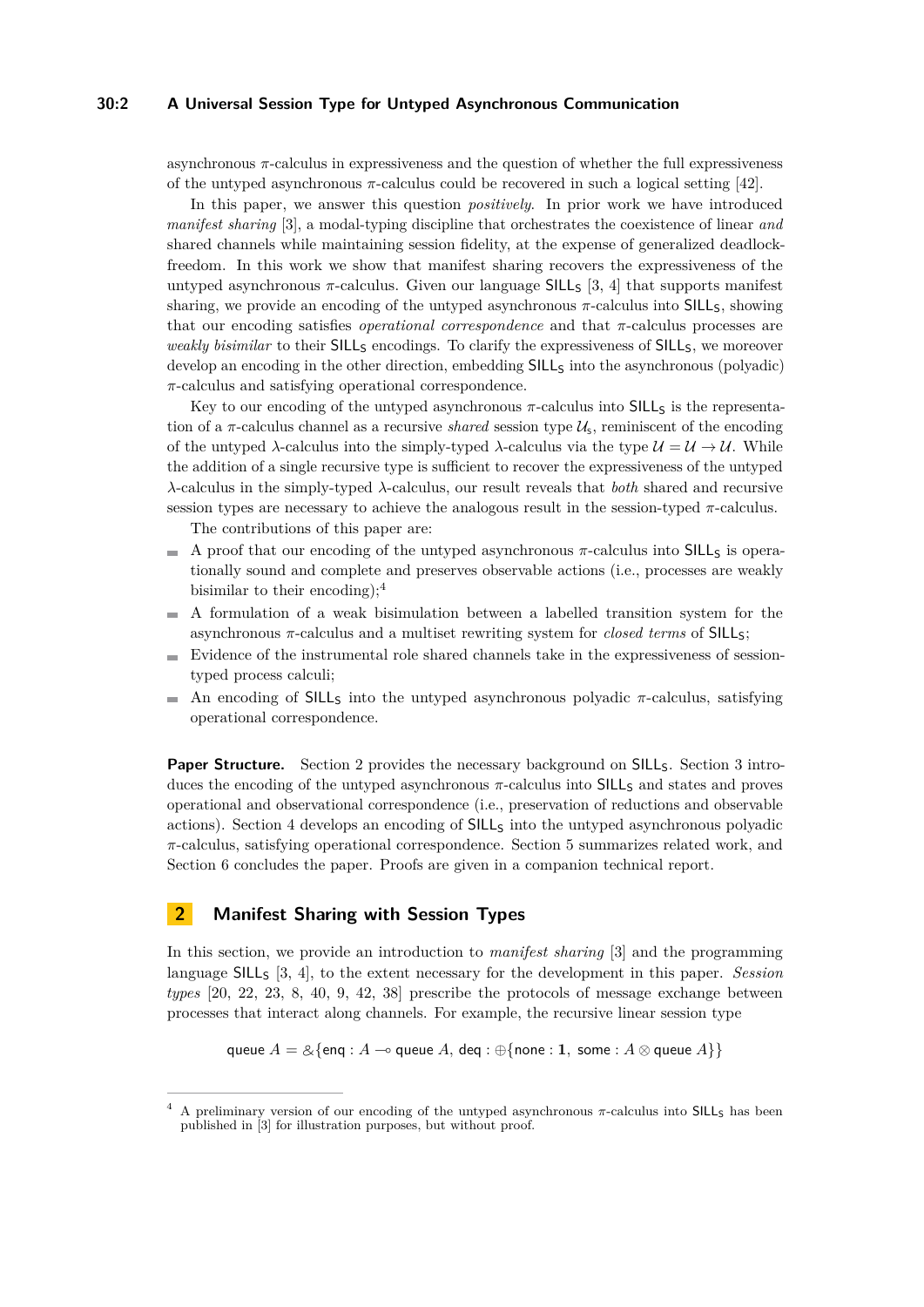| Session type                                                                               |                                   | Process term                                                                |                                                                  |                                                                                      |  |
|--------------------------------------------------------------------------------------------|-----------------------------------|-----------------------------------------------------------------------------|------------------------------------------------------------------|--------------------------------------------------------------------------------------|--|
| current                                                                                    | cont                              | current                                                                     | cont                                                             | Description                                                                          |  |
| $c_{\mathsf{L}} : \bigoplus \{ l : A_{\mathsf{L}} \}$ $c_{\mathsf{L}} : A_{\mathsf{L}_h}$  |                                   | $c_{L}.l_{h}:P$                                                             | $\boldsymbol{P}$                                                 | provider sends label $l_h$ along $c_l$                                               |  |
|                                                                                            |                                   | case $c_L$ of $l \Rightarrow Q$                                             | $Q_h$                                                            | client receives label $l_h$ along $c_l$                                              |  |
| $c_{\rm L} : 8\{l : A_{\rm L}\}\$                                                          | $c_{\mathsf{L}}:A_{\mathsf{L}_h}$ | case $c_{L}$ of $\overline{l \Rightarrow P}$                                | $P_h$                                                            | provider receives label $l_h$ along c                                                |  |
|                                                                                            |                                   | $c_{\text{L}}.l_h$ ; Q                                                      | Q                                                                | client sends label $l_h$ along $c_l$                                                 |  |
| $c_{\text{L}}: A_{\text{L}}\otimes B_{\text{L}}$                                           | $c_1 : B_1$                       | send $c_{L}$ $d_{L}$ ; $P$                                                  | $\boldsymbol{P}$                                                 | provider sends channel $d_1 : A_1$ along $c_1$                                       |  |
|                                                                                            |                                   | $y_{\text{L}} \leftarrow \text{recv } c_{\text{L}}$ ; $Q_{y_{\text{L}}}$    | $\left[ d_{\rm L}/y_{\rm L} \right] Q_{y_{\rm L}}$               | client receives channel $d_{\mathsf{L}} : A_{\mathsf{L}}$ along $c_{\mathsf{L}}$     |  |
| $c_{\mathsf{L}}:A_{\mathsf{L}}\multimap B_{\mathsf{L}}\quad c_{\mathsf{L}}:B_{\mathsf{L}}$ |                                   | $y_L \leftarrow \text{recv } c_L$ ; $P_w$                                   | $\left[ d_{\rm L}/y_{\rm L} \right] P_{y_{\rm L}}$               | provider receives channel $d_{\mathsf{L}}: A_{\mathsf{L}}$ along $c_{\mathsf{L}}$    |  |
|                                                                                            |                                   | send $c_{L} d_{L}$ ; Q                                                      | Q                                                                | client sends channel $d_{\mathsf{L}} : A_{\mathsf{L}}$ along $c_{\mathsf{L}}$        |  |
| $c_{\mathsf{L}} : \Pi x A_{\mathsf{S}} . B_{\mathsf{L}}$                                   | $c_{\mathsf{L}}:B_{\mathsf{L}}$   | send $c_{L}$ $d_{S}$ ; $P$                                                  | $\boldsymbol{P}$                                                 | provider sends channel $d_s : A_s$ along $c_t$                                       |  |
|                                                                                            |                                   | $y_{\rm S} \leftarrow$ recv $c_{\rm L}$ ; $Q_{y_{\rm S}}$                   | $\left[d_{\rm S}/y_{\rm S}\right]Q_{y_{\rm S}}$                  | client receives channel $d_s$ : $A_s$ along $c_t$                                    |  |
| $c_1 : \exists x:A_5.B_1$                                                                  | $c_1 : B_1$                       | $y_{\rm S} \leftarrow$ recv $c_{\rm L}$ ; $P_{\rm uc}$                      | $\left[d_{\rm S}/y_{\rm S}\right]P_{\rm vs}$                     | provider receives channel $d_{\mathsf{S}}$ : $A_{\mathsf{S}}$ along $c_{\mathsf{L}}$ |  |
|                                                                                            |                                   | send $c_1$ $d_5$ ; Q                                                        | Q                                                                | client sends channel $d_s : A_s$ along $c_t$                                         |  |
| $c_{\mathsf{L}}$ : 1                                                                       |                                   | close $c_1$                                                                 |                                                                  | provider sends "end" along $c_1$                                                     |  |
|                                                                                            |                                   | wait $c_{L}$ ; Q                                                            | Q                                                                | provider receives "end" along $c_1$                                                  |  |
| $c_{L}$ : $\downarrow_{1}^{S} A_{S}$                                                       | $c_s : A_s$                       | $c_5 \leftarrow$ detach $c_1$ ; $P_{x_5}$                                   | $\left[c_{\rm s}/x_{\rm s}\right]P_{x_{\rm s}}$                  | provider sends "detach $c_5$ " along $c_1$                                           |  |
|                                                                                            |                                   | $x_{\mathsf{S}} \leftarrow$ release $c_{\mathsf{L}}$ ; $Q_{x_{\mathsf{S}}}$ | $\left[c_{\rm s}/x_{\rm s}\right]Q_{x_{\rm s}}$                  | client receives "detach $c_5$ " along $c_1$                                          |  |
| $c_{\rm S}$ : $\uparrow_{\rm I}^{\rm S} A_{\rm L}$                                         | $c_{\mathsf{L}}:A_{\mathsf{L}}$   | $c_{\mathsf{L}} \leftarrow$ acquire $c_{\mathsf{S}}$ ; $Q_{x_{\mathsf{L}}}$ | $\left[ c_{\mathrm{L}}/x_{\mathrm{L}}\right] Q_{x_{\mathrm{L}}}$ | client sends "acquire $cL$ " along $cS$                                              |  |
|                                                                                            |                                   | $x_{\text{L}} \leftarrow \text{accept } c_{\text{s}}$ ; $P_{x_{\text{L}}}$  | $\left[ c_{\mathrm{L}}/x_{\mathrm{L}}\right] P_{x_{\mathrm{L}}}$ | provider receives "acquire $c_{L}$ " along $c_{S}$                                   |  |

<span id="page-2-0"></span>**Table 1** Overview of session types in SILL<sub>S</sub> together with their operational meaning.

defines the protocol of how to interact with a provider of a queue data structure that contains elements of some variable type *A*. In a session-typed interpretation of intuitionistic linear logic, session types are expressed from the point of view of the providing process, with the channel along which the process provides the session behavior being defined by the session type. This choice avoids the explicit dualization of a session type present in the original presentations of session types [\[20,](#page-15-0) [22\]](#page-16-0) and those based on classical linear logic [\[42\]](#page-17-0). We adopt an *equi-recursive* [\[11\]](#page-15-6) interpretation for recursive session types, silently equating a recursive session type with its unfolding and requiring types to be *contractive* [\[16\]](#page-15-7).

Table [1](#page-2-0) provides an overview of SILL<sub>S</sub>'s session types and their operational reading. For each type constructor, Table [1](#page-2-0) lists the points of view of the *provider* and *client* of the given type, in the first and second lines, respectively. For each connective, its session type before the exchange (**Session type current**) and after the exchange (**Session type cont(inuation)**) is given. Likewise, the implementing process term is indicated before the exchange (**Process term current**) and after the exchange (**Process term continuation**). Table [1](#page-2-0) shows that the process terms of a provider and a client for a connective come in matching pairs. Both participants' view of the session changes consistently.

For the linear session type queue *A* specified above, we have the following protocol: a process providing a service of type queue *A* gives a client the choice to either enqueue (enq) or dequeue (deq) an element of type *A*. Upon receipt of the label enq, the providing process expects to receive a channel of type *A* to be enqueued and recurs. Upon receipt of the label deq, the providing process either indicates that the queue is empty (none), in which case it terminates, or that there is a channel stored in the queue (some), in which case it dequeues this element, sends it to the client, and recurs.

Linearity restricts session type queue *A* to a single client. If we want the queue to be used in a classical consumer-producer scenario, where we have multiple producers and consumers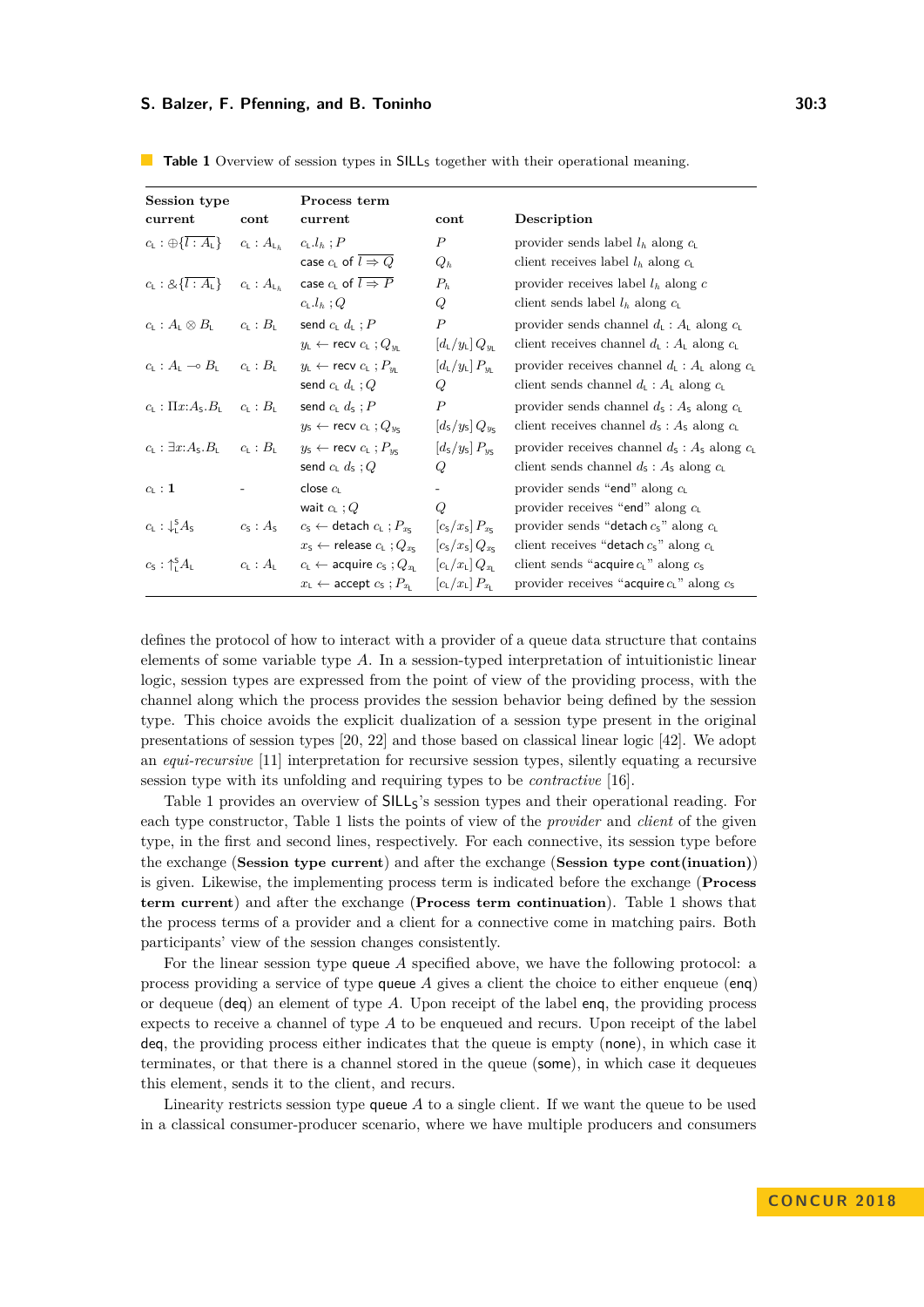#### <span id="page-3-0"></span>**30:4 A Universal Session Type for Untyped Asynchronous Communication**

```
q' \leftarrow acquire \mathbf{q} ;
q'.enq ;
send q' x ;
\mathbf{q} \leftarrow release q'
```
**Figure 1** A client of a shared queue.

accessing the queue, we can use the following *shared session type* instead:

**queue**  $\mathbf{A}_s = \int_{0}^{s} g \{ \text{eng} : \Pi x : \mathbf{A}_s \downarrow \int_{0}^{s} \text{queue } \mathbf{A}_s, \}$  $\mathsf{deq} : \oplus \{\mathsf{none} : \downarrow_\mathsf{L}^\mathsf{S}\mathbf{queue}\ \mathbf{A}_\mathsf{S},\ \mathsf{some} : \exists x : \mathbf{A}_\mathsf{S}.\downarrow_\mathsf{L}^\mathsf{S}\mathbf{queue}\ \mathbf{A}_\mathsf{S}\}\}$ 

For ease of reading, we typeset shared session types and channels in programs in red and **bold** font as opposed to linear session types and channels, which we typeset in black and regular font. Session type queue  $A<sub>s</sub>$  now describes the session offered by a shared process. Since a shared process can have multiple clients that refer to the process by a *shared channel*, state-altering communication with a shared process must only happen once exclusive access to the process has been obtained. Otherwise, session fidelity would be endangered. To this end, SILL<sub>S</sub> imposes an *acquire-release* discipline on shared processes, where an acquire yields exclusive access to a shared process, if the process is available, and a release relinquishes exclusive access. As a result, processes can alternate between linear and shared, where a successful acquire of a shared process turns the process into a linear one, and conversely, a release of a linear process turns the process into a shared one.

A potential producer process can now interact with a process that implements session type queue  $A_s$  according to Figure [1,](#page-3-0) assuming that *q* is of type queue  $A_s$  and *x* is of type  $A_s$ . The statement  $q' \leftarrow$  acquire q, yields, if successful, the queue's linear channel q' along which the producer process can enqueue the element. The statement  $q \leftarrow$  release  $q'$  releases the now linear queue process providing along  $q'$ , giving turn to another producer or consumer process, and yields the queue's shared channel *q*. As indicated by Table [1,](#page-2-0) there exist the dual notions of an *accept* and *detach* for an acquire and release, respectively, denoting the matching statements by a provider.

A key contribution of manifest sharing is not only to support acquire-release as a programming primitive but also to make it manifest in the type system. Generalizing the idea of type *stratification* [\[35,](#page-16-4) [6,](#page-15-8) [36\]](#page-16-5), session types are stratified into a linear and shared layer with two *adjoint modalities* going back and forth between them:

 $A_{\mathsf{S}}$   $\triangleq$   $\uparrow_{\mathsf{L}}^{\mathsf{S}} A_{\mathsf{L}}$  $A_{\mathsf{L}}, B_{\mathsf{L}} \triangleq A_{\mathsf{L}} \otimes B_{\mathsf{L}} | \mathbf{1} | \oplus \{ \overline{l : A_{\mathsf{L}}} \} | \exists x : A_{\mathsf{S}}. B_{\mathsf{L}} | A_{\mathsf{L}} \negthinspace \negthinspace \negthinspace B_{\mathsf{L}} | \Pi x : A_{\mathsf{S}}. B_{\mathsf{L}} | \otimes \{ \overline{l : A_{\mathsf{L}}} \} | \downarrow_{\mathsf{L}}^{\mathsf{S}} A_{\mathsf{S}}$ 

The modal operator  $\downarrow^s_1 A_s$  shifting *down* from the shared to the linear layer is then interpreted as a *release* (and, dually, detach) and the operator  $\int_{1}^{s} A_{\iota}$  shifting *up* from the linear to the shared layer as an *acquire* (and, dually, accept). As a result, we obtain a type system where a session type dictates any form of synchronization, including the acquisition and release of a shared process.

Returning to the shared session type queue  $A<sub>s</sub>$  defined above, we can see that any exchange of labels or channels with the queue is now guarded by a preceding acquire, and that the queue must be released before it recurs. The shared session type further deviates from its linear version in that it contains shared elements, as the entire queue is shared, and by recurring in the empty case of a dequeueing request, as there are now multiple clients.

We briefly discuss the typing and the dynamics of acquire-release. The typing and the dynamics of the residual linear connectives are standard. As is usual for an intuitionistic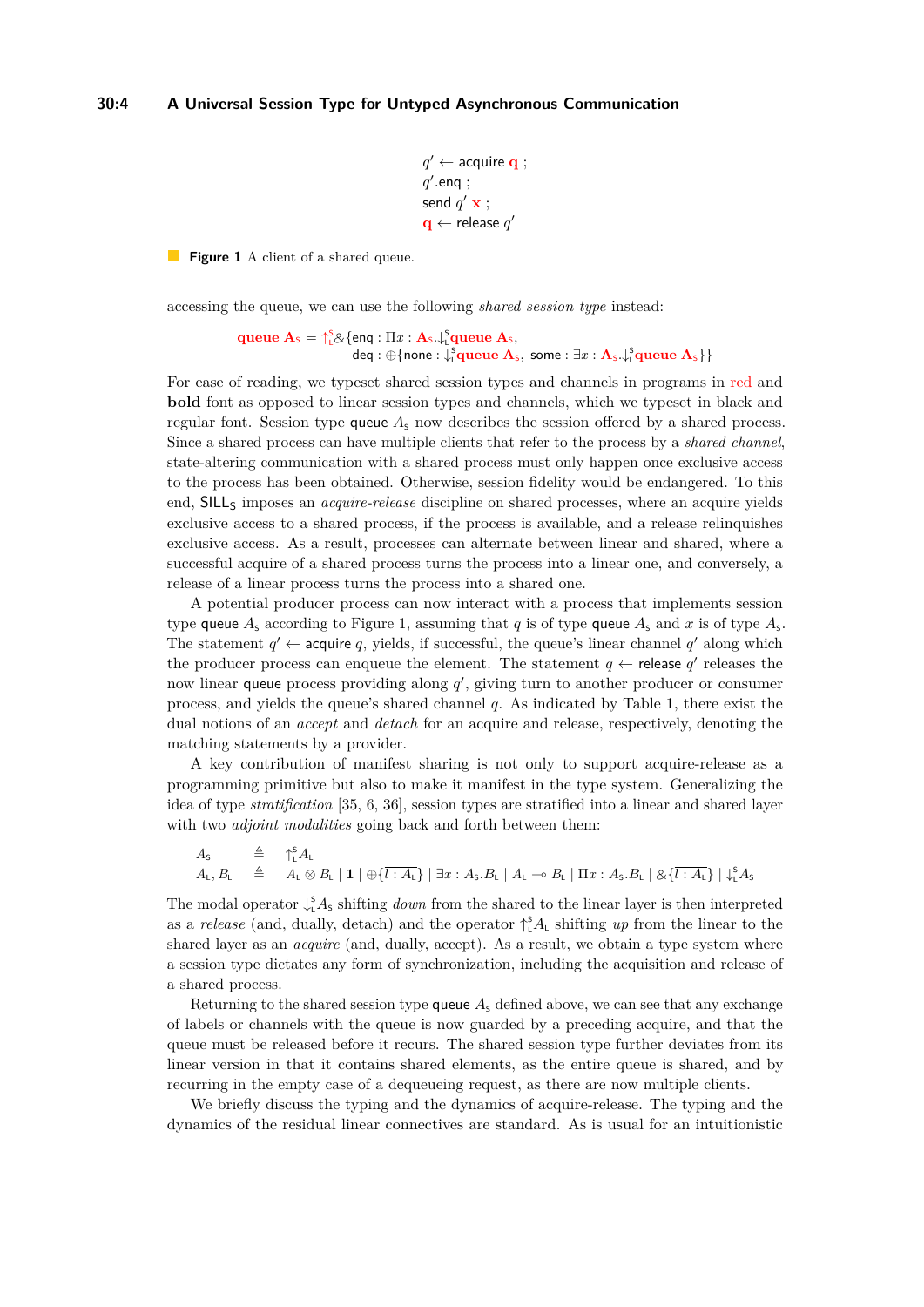```
\textsf{proc}(c_L, x_L \leftarrow \textsf{acquire } a_S; Q_{x_L}), \textsf{proc}(a_S, x_L \leftarrow \textsf{accept } a_S; P_{x_L})\longrightarrow proc(c_L, [a_L/x_L] Q_{x_L}), proc(a_L, [a_L/x_L] P_{x_L}), unavail(a_S)\textsf{proc}(c_L, x_S \leftarrow \textsf{release } a_L; Q_{x_S}), \textsf{proc}(a_L, x_S \leftarrow \textsf{detach } a_L; P_{x_S}), \textsf{unavail}(a_S)→ proc(c<sub>L</sub>, [a<sub>S</sub>/x<sub>S</sub>] Q<sub>xS</sub>), proc(a<sub>S</sub>, [a<sub>S</sub>/x<sub>S</sub>] P<sub>xS</sub>)
```
**Figure 2** Multiset rewriting rules for acquire-release.

interpretation, each connective gives rise to a left and a right rule, denoting the use and provision, respectively, of a session of the given type:

$$
\frac{\Gamma, x_5 : \uparrow_L^{\text{S}} A_L; \Delta, x_L : A_L \vdash_{\Sigma} Q_{x_L} :: (z_L : C_L)}{\Gamma, x_5 : \uparrow_L^{\text{S}} A_L; \Delta \vdash_{\Sigma} x_L \leftarrow \text{acquire } x_5 ; Q_{x_L} :: (z_L : C_L)} \qquad \qquad \Gamma; \cdot \vdash_{\Sigma} P_{x_L} :: (x_L : A_L)
$$
\n
$$
\frac{\Gamma; \cdot \vdash_{\Sigma} P_{x_L} :: (x_L : A_L)}{\Gamma \vdash_{\Sigma} x_L \leftarrow \text{accept } x_5 ; P_{x_L} :: (x_5 : \uparrow_L^{\text{S}} A_L)}
$$
\n
$$
\frac{\Gamma; \cdot \vdash_{\Sigma} P_{x_L} :: (x_L : A_L)}{\Gamma \vdash_{\Sigma} x_L \leftarrow \text{accept } x_5 ; P_{x_L} :: (x_5 : \uparrow_L^{\text{S}} A_L)}
$$
\n
$$
\frac{\Gamma \vdash_{\Sigma} P_{x_S} :: (x_S : A_S)}{\Gamma; \Delta, x_L : \downarrow_L^{\text{S}} A_S \vdash_{\Sigma} x_S \leftarrow \text{release } x_L ; Q_{x_S} :: (z_L : C_L)} \qquad \frac{\Gamma \vdash_{\Sigma} P_{x_S} :: (x_S : A_S)}{\Gamma; \cdot \vdash_{\Sigma} x_S \leftarrow \text{detect } x_L ; P_{x_S} :: (x_L : \downarrow_L^{\text{S}} A_S)}
$$

The typing judgments  $\Gamma \vdash_{\Sigma} P :: (x_{\varsigma} : A_{\varsigma})$  and  $\Gamma; \Delta \vdash_{\Sigma} P :: (x_{\varsigma} : A_{\varsigma})$  indicate that process *P* provides a service of session type *A* along channel *x*, given the typing of services provided by processes along the channels in typing contexts  $\Gamma$  (and  $\Delta$ ).  $\Gamma$  and  $\Delta$  consist of hypotheses on the typing of shared and linear channels, respectively, where  $\Gamma$  is a structural and  $\Delta$  a linear context. To allow for recursive process definitions, the typing judgment depends on a signature  $\Sigma$  that is populated with all process definitions prior to type-checking. The adjoint formulation forbids a shared process from depending on linear channels [\[3,](#page-15-4) [35\]](#page-16-4). Thus, when a shared session accepts an acquire and shifts to linear, it starts with an empty linear context.

Operationally, the dynamics of SILL<sup>S</sup> is captured by *multiset rewriting rules* [\[10\]](#page-15-9), which denote computation in terms of state transitions between configurations of processes. Multiset rewriting rules are local in that they only mention the parts of a configuration they rewrite. For acquire-release we have the rules of Figure [2.](#page-4-1)

Configuration states are defined by the predicates  $\text{proc}(c_m, P)$  and unavail $(a_s)$ . The former denotes a process with process term *P* providing along channel *cm*, the latter a placeholder for a shared process providing along channel  $a<sub>s</sub>$  that is currently not available. The above rule exploits the invariant that a process' providing channel *a* can come at one of two modes, a linear one,  $a_{\rm L}$ , and a shared one,  $a_{\rm S}$ . While the process is linear, it provides along  $a_{\rm L}$ , while it is shared, along  $a_{s}$ . When a process shifts between modes, it switches between the two modes of its offering channel. This channel at the appropriate mode is substituted for the variables occurring in process terms.

# <span id="page-4-0"></span>**3 Recovering the Untyped Asynchronous**  $\pi$ -calculus in SILL<sub>S</sub>

We now detail our encoding of the asynchronous  $\pi$ -calculus into SILL<sub>S</sub>, show that it satisfies *operational correspondence* and that processes are *weakly bisimilar* to their SILL<sub>S</sub> encodings.

# **3.1 Encoding the Untyped Asynchronous**  $\pi$ -calculus in SILL<sub>S</sub>

The essence of linear session-typed process calculi – treating channels as stateful resources – is fundamental in facilitating reasoning about session-typed programs and to guarantee strong properties, such as session fidelity and possibly deadlock-freedom. However, where channels in linear session-typed process calculi connect exactly one *sending* process with one *receiving* process, in the untyped *π*-calculus they may connect *multiple* sending and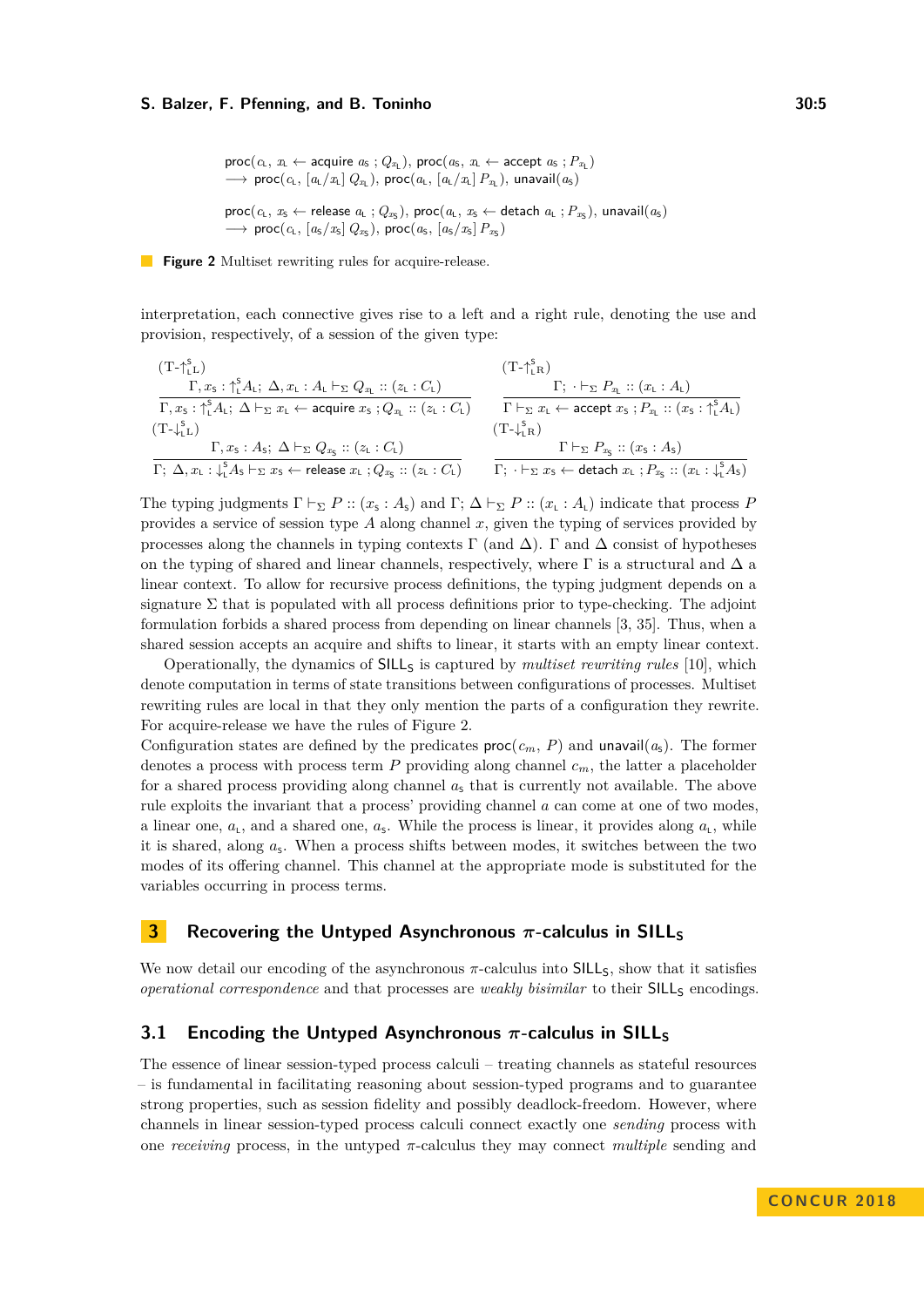#### **30:6 A Universal Session Type for Untyped Asynchronous Communication**

```
empty: \{\mathcal{U}_s\}c \leftarrow \text{empty} =c' \leftarrow \overline{\text{accept c}};
     case c' of
     | ins \rightarrow x \leftarrow recv c' ;
                   \mathbf{c} \leftarrow detach c' ;
                  \mathbf{e} \leftarrow \text{empty};
                  c \leftarrow elem \leftarrow x, e\vert del \rightarrow c' .none ;
                   \mathbf{c} \leftarrow detach c' ;
                  \mathbf{c} \leftarrow \textit{empty}elem: \{\mathcal{U}_s \leftarrow \mathcal{U}_s, \mathcal{U}_s\}c \leftarrow elem \leftarrow x, d =c' \leftarrow accept \mathbf{c} ;
     case c' of
     | ins \rightarrow y \leftarrow recv c' ;
                   \mathbf{c} \leftarrow detach c' ;
                  \mathbf{e} \leftarrow elem \leftarrow \mathbf{x}, \mathbf{d};
                  c \leftarrow elem \leftarrow y, e| del \rightarrow c'.some ;
                   c' \leftarrow nd\_pick \leftarrow \mathbf{x}, \mathbf{d}nd\_pick : {\exists x:\mathcal{U}_s.\downarrow^s_\iota \mathcal{U}_s \leftarrow \mathcal{U}_s, \mathcal{U}_s}
                                                                  c' \leftarrow nd\_pick \leftarrow \mathbf{x}, \mathbf{d} =ndc \leftarrow nd\_choice;case ndc of
                                                                      | yes \rightarrow send c' x ;
                                                                                      \mathbf{c} \leftarrow detach c' ;
                                                                                     wait ndc ;
                                                                                    fwd c d
                                                                      | no \rightarrow d' \leftarrow acquire d ;
                                                                                    d'.del ;
                                                                                    case d' of
                                                                                    | none \rightarrow d \leftarrow release d' ;
                                                                                                       send c' x ;
                                                                                                       \mathbf{c} \leftarrow detach c' ;
                                                                                                       wait ndc ;
                                                                                                      fwd c d
                                                                                    | some \rightarrow y \leftarrow recv d';
                                                                                                        \mathbf{d} \leftarrow release d' ;
                                                                                                        send c' \mathbf{y} ;
                                                                                                        \mathbf{c} \leftarrow detach c' ;
                                                                                                       wait ndc ;
                                                                                                       \mathbf{c} \leftarrow elem \leftarrow \mathbf{x}, \mathbf{d}nd_choice : {⊕{yes : 1, no : 1}}
                                                                                                                                             d \leftarrow nd \quad choice =c \leftarrow coin\_head;
                                                                                                                                                 f \leftarrow coin\_flipper \leftarrow c;
                                                                                                                                                  c' \leftarrow acquire c ;
                                                                                                                                                  \csc c' of
                                                                                                                                                  | head \rightarrow c \leftarrow release c' ;
                                                                                                                                                                    d.yes ;
                                                                                                                                                                    wait f ;
                                                                                                                                                                    close d
                                                                                                                                                  | tail \rightarrow c ← release c' ;
                                                                                                                                                                    d.no ;
                                                                                                                                                                    wait f ;
                                                                                                                                                                    close d
```
**Figure 3** Processes *empty* and *elem* implementing a *π*-calculus channel with auxiliary processes. See Figure [4](#page-6-0) for processes *coin*\_*head*, *coin*\_*tail*, and *coin*\_*flipper* and session type coin.

receiving processes, giving rise to *non-determinism*. For example, the *π*-calculus process  $c(x)$ .*P* |  $\overline{c}$ (*a*) |  $c(y)$ .*Q*, made up of three parallel components, where the first and third seek to input along channel *c* and the second outputs the name *a* along *c*, may reduce to either  $[a/x]$   $P \mid c(y)$ *, Q* or  $c(x)$ *, P*  $\mid [a/y]$ *Q*.

In purely linear session-typed process calculi, on the other hand, message exchange is completely *deterministic*, even in the presence of replicated or persistent sessions (this argument is made precise through a typed contextual equivalence for intuitionistic linear logic sessions in  $[34]$ . The addition of sharing to session-typed calculi – and with it nondeterminism – suggests that it should now be possible to faithfully encode the untyped *π*-calculus. In previous work we have postulated this conjecture by providing an encoding of the untyped asynchronous  $\pi$ -calculus into  $SILL_{S}$  [\[3\]](#page-15-4), without any further proof. We now refine the encoding and prove it operationally and behaviorally correct.

The basic idea of our encoding is to represent a *π*-calculus *process* by a *linear* SILL<sup>S</sup> process and a *π*-calculus *channel* by a *shared* SILL<sup>S</sup> process. Reminiscent of the encoding of the untyped *λ*-calculus into the typed *λ*-calculus, we type *π*-calculus channels with a *universal recursive shared* session type  $\mathcal{U}_s$ :

$$
\mathcal{U}_s = \bigcap_{L}^{s} \& \{ \text{ins} : \Pi x : \mathcal{U}_s, \downarrow_L^{s} \mathcal{U}_s, \text{ del } : \oplus \{ \text{none} : \downarrow_L^{s} \mathcal{U}_s, \text{ some } : \exists x : \mathcal{U}_s, \downarrow_L^{s} \mathcal{U}_s \} \}
$$

Similar to the type queue  $A_5$  of Section [2,](#page-1-1) the type  $U_5$  represents a buffer that stores elements, but with the elements being of type  $\mathcal{U}_s$  themselves and *without* maintaining any order. Figure [3](#page-5-0) shows the processes *empty* and *elem* that implement session type  $U_s$ . In SILL<sub>S</sub>, we declare the type of a defined process *X* with  $X: \{A \leftarrow A_1, \ldots, A_n\}$ , indicating that the process provides a service of type  $A$ , using channels of type  $A_1, \ldots, A_n$ . The definition of the process is then given by  $x \leftarrow X \leftarrow y_1, \ldots, y_n = P$ , where *P* is the body of the process with occurrences of channels  $y_1 : A_1, \ldots, y_n : A_n$ . A new process X providing along channel *x* is spawned with an expression of the form  $x \leftarrow X \leftarrow y_1, \ldots, y_n$ ;  $Q_x$ , where  $Q_x$  is the continuation binding *x*. We refer to Table [1](#page-2-0) for the meaning of the process terms.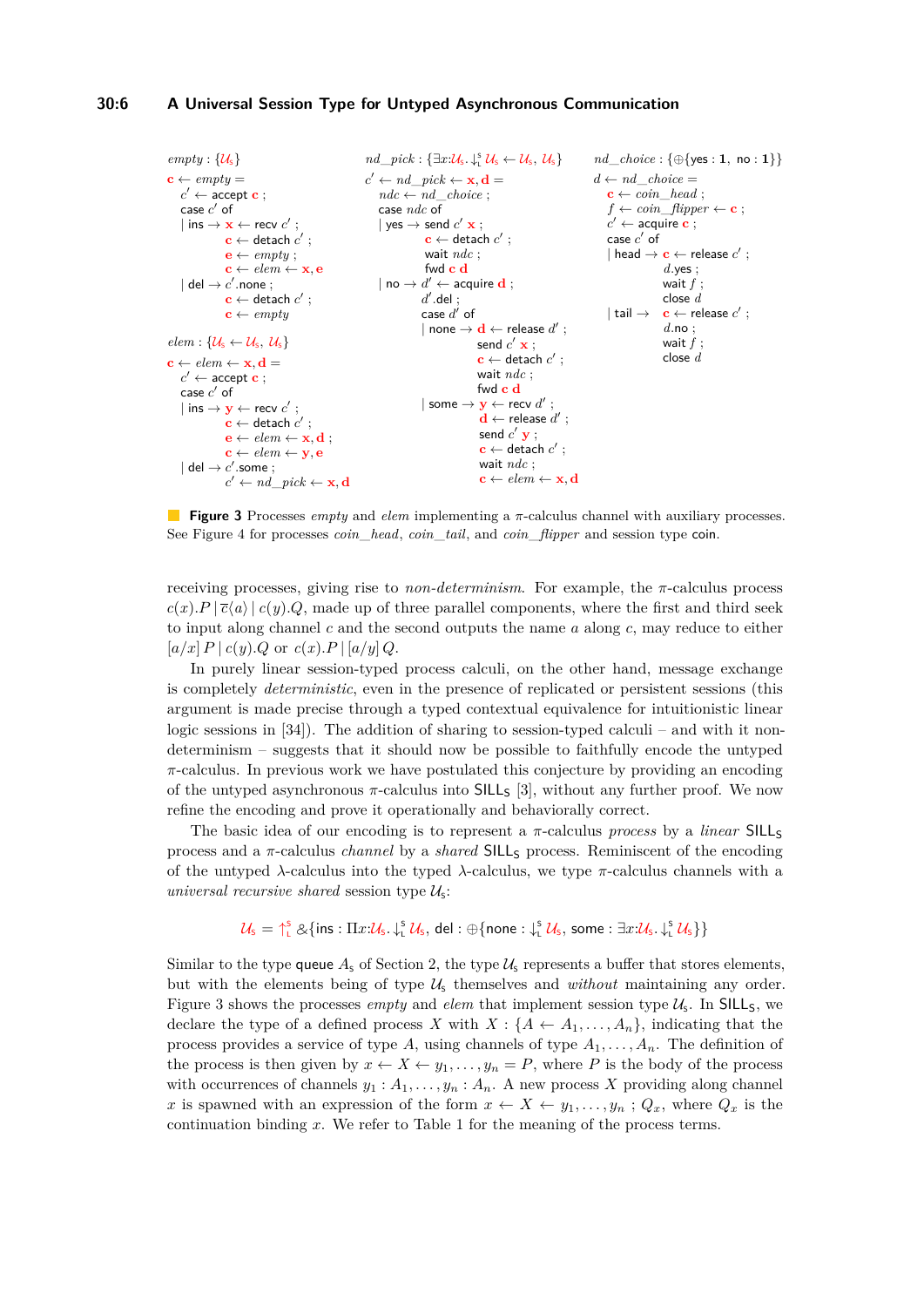<span id="page-6-0"></span>
$$
\begin{array}{llll}\textbf{coin}=\uparrow_{\text{L}}^{\text{s}}\oplus\left\{\text{head}:\downarrow_{\text{L}}^{\text{s}}\textbf{coin}, & coin\_head:\left\{\textbf{coin}\right\}& coin\_tail:\left\{\textbf{coin}\right\}& coin\_f \text{it{upper}: \left\{1 \leftarrow \textbf{coin}\right\}\\ &\textbf{tail}:\downarrow_{\text{L}}^{\text{s}}\textbf{coin}\right\}\right\}&\textbf{c} \leftarrow coin\_head = & \textbf{c} \leftarrow coin\_tail = & d \leftarrow coin\_f \text{it{upper} \leftarrow \textbf{c} = \\ & c' \leftarrow \textbf{accept} \textbf{c} \ ; & c' \leftarrow \textbf{accept} \textbf{c} \ ; & c' \leftarrow \textbf{accept} \textbf{c} \ ; \\ & c \leftarrow \textbf{dest} \textbf{c} \ ; & c \leftarrow \textbf{det} \textbf{c} \ ; & \textbf{case} \ ^{\prime} \textbf{ of} \\ & \textbf{c} \leftarrow coin\_tail & \textbf{case} \ ^{\prime} \ ; & \textbf{head} \rightarrow \textbf{c} \leftarrow \textbf{release} \ {c'} \ ; \\ & \textbf{c} \leftarrow coin\_tail & \textbf{c} \leftarrow coin\_head & \textbf{tail} \rightarrow \textbf{c} \leftarrow \textbf{release} \ {c'} \ ; \\ & \textbf{else} \ d & \textbf{tail} \rightarrow \textbf{c} \leftarrow \textbf{release} \ {c'} \ ; \\ & \textbf{close} \ d & \textbf{to} \end{array}
$$

**Figure 4** Processes *coin*\_*head*, *coin*\_*tail*, and *coin*\_*flipper* and session type coin, upon which process *nd*\_*choice* in Figure [3](#page-5-0) relies.

The buffer is implemented as a sequence of *elem* processes, ending in an *empty* process. The recursive process *elem* provides a buffer sequence along channel *c* and uses a channel  $x : U<sub>s</sub>$  (the buffer element at the current position in the sequence) as well as a channel  $d: U_{\mathsf{s}}$  (the next *elem* of the sequence). Process *empty*, on the other hand, provides an empty buffer sequence along channel *c*, without using any other channels. Both processes insert the received element at the head of the buffer sequence in the ins case, but handle the del case differently. Whereas process *empty* responds with label none, process *elem* responds with label some, followed by sending and deleting an *arbitrary* element from the buffer. Process *elem* achieves arbitrary deletion by recurring as process *nd*\_*pick*. Process *nd*\_*pick*, in turn, uses process *nd*\_*choice* to nondeterministically choose between sending and deleting the element at the current position in the sequence (case yes) or, possibly recursively, propagating the deletion request to the next element in the sequence (case no). While linear session-typed calculi are deterministic, *non-determinism* arises in SILL<sub>S</sub> from the acquisition of shared channels, since it is unknown which client among all those competing to acquire a shared process will succeed. Process *nd*\_*choice* uses this fact and achieves non-determinism by reading a coin that it shares with process *coin*\_*flipper* (see Figure [4\)](#page-6-0). Both processes then try to acquire the coin concurrently, which switches sides when read, with the result that the value read by *nd*\_*choice* depends on the order in which the coin is acquired.

Given the buffer abstraction, encoded  $\pi$ -calculus processes in SILL<sub>S</sub> simply amount to "producers" and "consumers" of shared channels of type  $\mathcal{U}_s$ . Any such process can communicate along a  $\pi$ -calculus channel by acquiring the corresponding SILL<sub>S</sub> channel of universal type. We are now ready to give the encoding of the untyped asynchronous monadic *π*-calculus [\[30,](#page-16-7) [37\]](#page-16-8) into SILL<sub>S</sub>. The syntax of the asynchronous *π*-calculus is [\[5\]](#page-15-10):

$$
P \triangleq \quad 0 \mid \overline{c}\langle a \rangle \mid c(x).P \mid \nu c P \mid P_1 \mid P_2 \mid P
$$

0 denotes an inactive process.  $\bar{c}\langle a \rangle$  represents an asynchronous send of channel *a* along channel *c.*  $c(x)$ . *P* amounts to a guarded input, where the channel received along *c* is bound to *x* in the continuation *P*. *vc P* introduces a new channel *c* that is bound in *P*.  $P_1 | P_2$ denotes parallel composition of  $P_1$  and  $P_2$ , and *!P* replication of  $P$  (i.e., an unbounded number of copies of *P* in parallel). We assume a standard reduction and labelled transition semantics, but where replication involves an explicit reduction (and *τ* transition) instead of expansion through structural congruence:  $!P \longrightarrow P |!P$ . Moreover, we enforce that structural congruence is only applied at the top-level of processes.

Our encoding, shown in Figure [5,](#page-7-0) yields for each  $\pi$ -calculus process  $P$  a corresponding linear process  $\llbracket P \rrbracket$  in SILL<sub>S</sub>, satisfying the typing judgment:  $\Gamma_{\mathcal{F}}$ ;  $\Gamma_{\mathcal{B}}$ ;  $\Gamma_{\mathcal{I}}$ ;  $\cdot \vdash_{\Sigma} \llbracket P \rrbracket$  :: (·). We use an empty succedent to denote that the process does not provide any session. Since all communication is going to happen along π-calculus channels, i.e., the shared SILL<sub>S</sub> processes of type  $U_s$ , the linear SILL<sub>S</sub> processes representing  $\pi$ -calculus processes merely become clients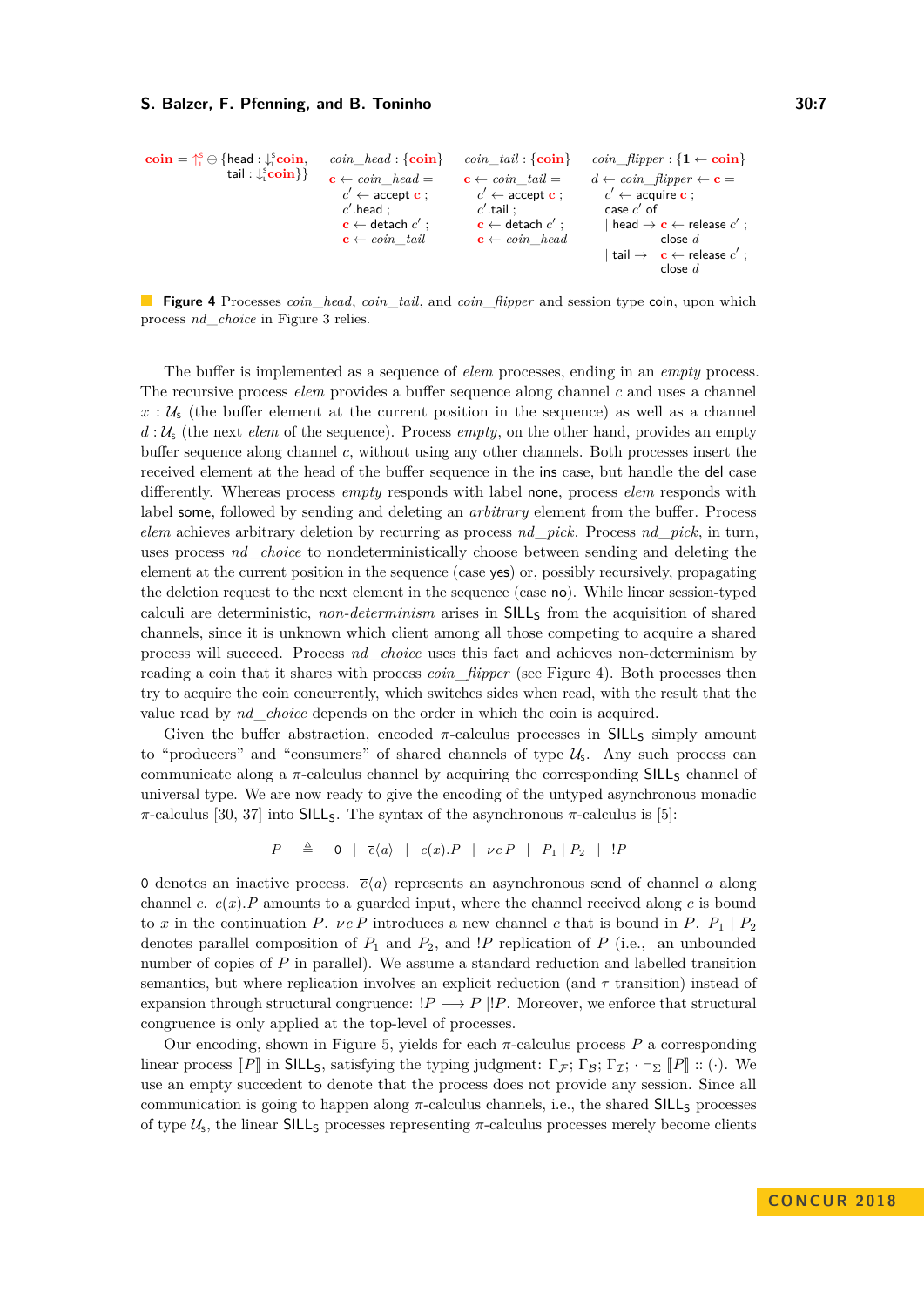<span id="page-7-0"></span><sup>J</sup>0<sup>K</sup> <sup>=</sup> · <sup>J</sup>*c*h*a*i<sup>K</sup> <sup>=</sup> *<sup>x</sup>* <sup>←</sup> *snd* <sup>←</sup> **<sup>c</sup>** ; send *x* **a** ; wait *x* ; · <sup>J</sup>*c*(*x*)*.P*<sup>K</sup> <sup>=</sup> *<sup>y</sup>* <sup>←</sup> *poll*\_*rcv* <sup>←</sup> **<sup>c</sup>** ; **z** ← recv *y* ; wait *y* ; [**z***/x*] <sup>J</sup>*P*<sup>K</sup> <sup>J</sup>*νx P*<sup>K</sup> <sup>=</sup> **<sup>y</sup>** <sup>←</sup> *empty* ; [**y***/x*] <sup>J</sup>*P*<sup>K</sup> <sup>J</sup>*P*<sup>1</sup> <sup>|</sup> *<sup>P</sup>*<sup>2</sup><sup>K</sup> <sup>=</sup> \_ <sup>←</sup> <sup>J</sup>*P*<sup>1</sup><sup>K</sup> ; <sup>J</sup>*P*<sup>2</sup><sup>K</sup> <sup>J</sup>!*P*<sup>K</sup> <sup>=</sup> *Rec*!*<sup>P</sup>* where *Rec*!*<sup>P</sup>* <sup>=</sup> \_ <sup>←</sup> <sup>J</sup>*P*<sup>K</sup> ; *Rec*!*<sup>P</sup> snd* : {(Π*x*:US*.* **1**) ← US} *d* ← *snd* ← **c** = **x** ← recv *d* ; *c* <sup>0</sup> ← acquire **c** ; *c* 0 *.*ins ; send *c* <sup>0</sup> **x** ; **c** ← release *c* 0 ; close *d poll*\_*rcv* : {(∃*x*:US*.* **1**) ← US} *d* ← *poll*\_*rcv* ← **c** = *c* <sup>0</sup> ← acquire **c** ; *c* 0 *.*del ; case *c* 0 of | none → **c** ← release *c* 0 ; *d* ← *poll*\_*rcv* ← **c** | some → **x** ← recv *c* 0 ; **c** ← release *c* 0 ; send *d* **x** ; close *d*

**Figure 5** Translation of untyped asynchronous  $\pi$ -calculus processes into SILL<sub>S</sub> and auxiliary processes *snd* and *poll\_recv* (*empty* :  $\{U_s\}$  is defined in Figure [3\)](#page-5-0).

of those processes, without providing any behavior outright. In our earlier encoding [\[3\]](#page-15-4), we have translated  $\pi$ -calculus processes into linear SILL<sub>S</sub> processes of type 1, since the notion of a non-providing linear process is not present in SILLS. Our current encoding avoids the spurious exchange of wait messages required by type **1** and constitutes a return to the original interpretation of linear logic [\[8\]](#page-15-1), where processes terminate silently. In the above typing judgment, we moreover subdivide the context  $\Gamma$  into three parts, to keep track of the *free*  $(\Gamma_{\mathcal{F}})$ and *bound*  $(\Gamma_B)$   $\pi$ -calculus channels as well as of channels that are only used *internally* to the encoding  $(\Gamma_{\mathcal{I}})$ . When an encoded process reduces, new linear channels may be generated, for example, the providing channel of process *nd*\_*choice*, which are all internal to the encoding.

The inactive process 0 is encoded as the empty  $SILL_{S}$  process. The encoding of an output  $\llbracket \overline{c}(a) \rrbracket$  is implemented by spawning a new linear SILLs process *snd* of type  $\Pi x:\mathcal{U}_s$ . **1** with access to the buffer implementing channel *c*. The encoding then sends the channel *a* to the spawned process *snd*, waiting for *snd* to acquire the buffer *c*, insert *a*, and terminate. The encoding of an input  $\llbracket c(x).P \rrbracket$  is implemented by spawning a new linear SILL<sub>S</sub> process  $poll\_rcv$  of type  $\exists x:\mathcal{U}_s$ . **1** with access to the buffer implementing channel *c*. The encoding then waits for the spawned process *poll*\_*rcv* to send back a channel and terminate, after which it continues at *P*, substituting the received channel for *x*. Process *poll*\_*rcv* repeatedly checks, in a potentially infinite loop, if the buffer *c* contains an element. If so, it deletes it from the buffer, passes it on, and terminates. New name creation ( $\lbrack \lbrack \nu x \rbrack \rbrack$ ) simply spawns a new buffer, offering on some fresh name *x*. Parallel  $( [P_1 | P_2 ] ]$  composition is embodied by a spawning of the processes  $P_1$  in parallel with the executing process  $P_2$ . Finally, replication  $(\Vert P \Vert)$  is implemented by a loop that spawns copies of the replicated process.

To make our encoding more tangible, we derive the initial  $SILL_{S}$  configuration obtained from translating the process  $\lbrack \lbrack \bar{c}(a) \rbrack$   $\lbrack c(x).0 \rbrack$  according to the rules in Figure [5:](#page-7-0)

$$
a_{s}, c_{s} ; \cdot ; \cdot ; \cdot \vDash_{\Sigma} \text{proc}(\_, y_{\text{L}} \leftarrow poll\_rcv \leftarrow c_{s}; z_{s} \leftarrow \text{recv } y_{\text{L}}; \text{ wait } y_{\text{L}}; \cdot),
$$
  
\n
$$
\text{proc}(\_, y_{\text{L}} \leftarrow \text{snd} \leftarrow c_{s}; \text{ send } y_{\text{L}} a_{s}; \text{ wait } y_{\text{L}}; \cdot),
$$
  
\n
$$
\text{buf}(a_{s} \mid y_{\text{L}} \leftarrow \text{accept } a_{s}; P_{y_{\text{L}}}), \text{ buf}(c_{s} \mid y_{\text{L}} \leftarrow \text{accept } c_{s}; P_{y_{\text{L}}})
$$

To the left, we list the contents of the contexts  $\Gamma_{\mathcal{F}}$ ;  $\Gamma_{\mathcal{B}}$ ;  $\Gamma_{\mathcal{I}}$ ;  $\Delta$ , to the right the process configuration. For readability we use the short-form  $\text{buf}(a \mid P_a)$  to represent a sequence of *empty*-terminated *elem* processes denoting an entire buffer, with *P<sup>a</sup>* standing for the next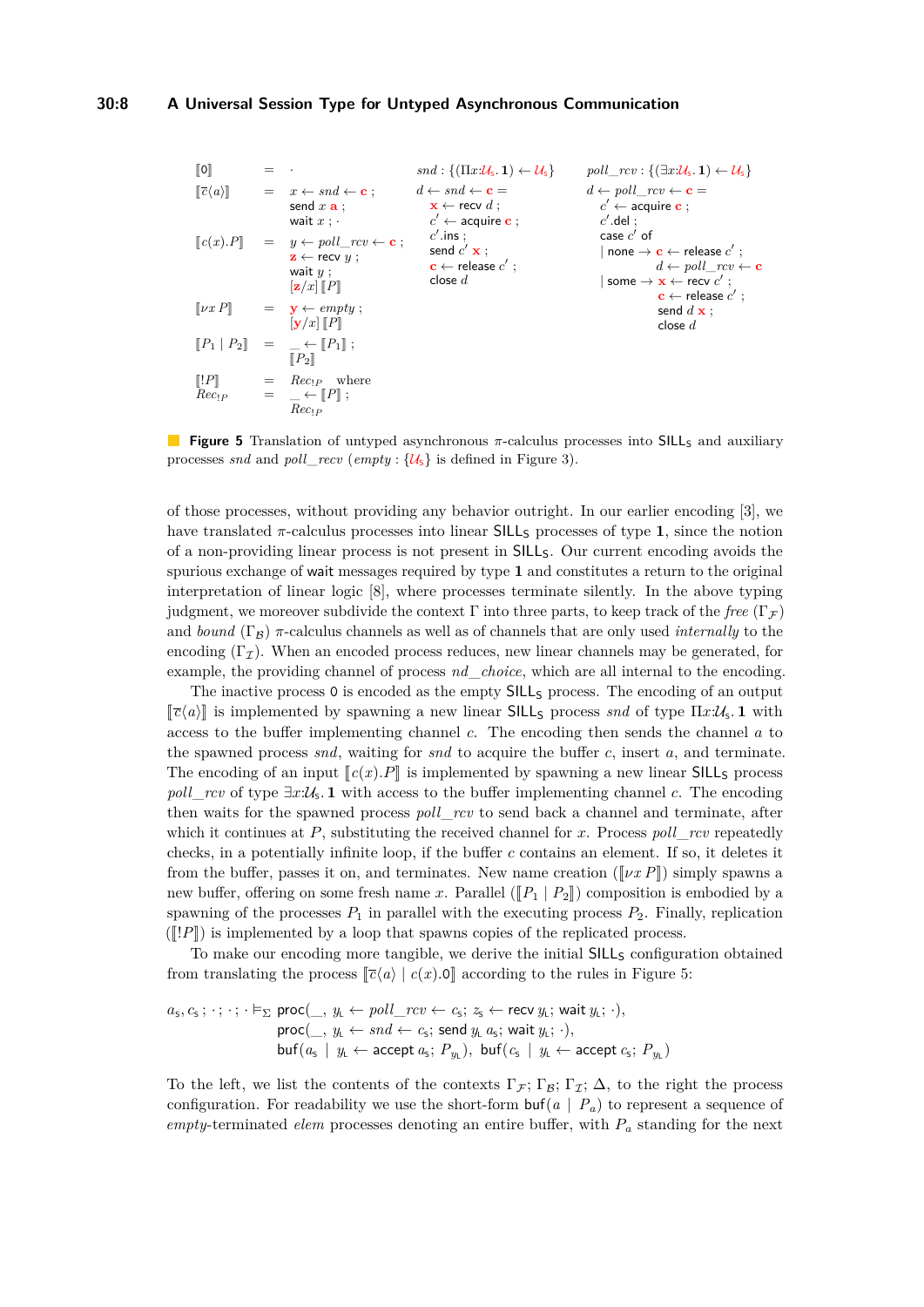statements to be executed. The above configuration will reduce, according to the semantics of SILLS, until it halts in a state that consists of buffers representing the *π*-calculus channels, *coin*\_*head* processes for any nondeterministic choices made, and unavail predicates for any shared channels that are not available. On the other hand, any linearly spawned processes that are internal to the encoding and not part of a buffer will have terminated.

Asynchrony of  $\pi$ -calculus outputs is achieved in our encoding by the introduction of the buffers, which temporarily store outputs until there is a process that is willing to receive. As a matter of fact, our buffers can be thought of manifestations of the "ether" to which asynchronous outputs are sent in the untyped asynchronous *π*-calculus! Our encoding is thus reminiscent of the encoding of the untyped asynchronous *π*-calculus into an untyped synchronous *π*-calculus with bags [\[5\]](#page-15-10). In fact, unlike the *π*-calculus where synchronous and asynchronous calculi have different expressive power [\[33\]](#page-16-9), in the session-typed setting we can easily and selectively implement one in the other either by using double shifts to force acknowledgments [\[35\]](#page-16-4) or by spawning single-message processes to achieve asynchrony [\[3\]](#page-15-4). The only significant point in  $SILL<sub>S</sub>$  is that acquire/accept interactions must be a synchronization point. As we discuss in Section [3.3,](#page-10-0) crucial to the correctness of our encoding is also the removal of buffer elements non-deterministically. This guarantees that at no point in a reduction is the order between outputs determined. The use of nondeterministic deletion is another improvement over our earlier encoding [\[3\]](#page-15-4), which uses non-deterministic insertion.

An interested reader may wonder whether asynchronous messages could not be encoded directly as processes, rather than storing them temporarily in a buffer until their receipt. After all, this is exactly what the syntax of the asynchronous *π*-calculus enforces! Nondeterminism would then be achieved by the operational dynamics of the multiset rewriting rules, eliminating the need for the explicit encoding of non-deterministic buffers. Since every  $\pi$ -calculus channel *c* is mapped to a shared  $SILL_{S}$  channel  $c_{s}$ , this hypothetical encoding would require the ability to have multiple processes offering along the same shared channel (either the sender or the receiver sides of the communication). This is not allowed by the typing discipline, which crucially enforces that every process offers along a unique channel. Thus, an explicit representation of buffers is key, which then requires the encoding of non-deterministic bags to mimic the semantics of asynchrony in a precise way.

### **3.2 Operational Correspondence**

We now develop an operational correspondence result for our encoding of the untyped asynchronous *π*-calculus. Operational correspondence results are standard *desiderata* for encodings of process calculi [\[18\]](#page-15-11), showing that the computational features of the source language are preserved by the encoding in a precise sense. Following the terminology of [\[18\]](#page-15-11), we aim to establish operational *completeness* (i.e., that *π*-calculus reductions are mimicked by the encoding) and *soundness* (i.e., that computations of encoded processes can be mapped back to those of the source terms) of our encoding.

As is the case in most encodings, some of the computation steps in the image of our encoding are purely administrative artifacts, and thus may not have a counterpart in the source. Specifically, the encoding of  $\pi$ -calculus channels as buffers introduces quite a few such "spurious" steps. Rather than relating source and image of the encoding at every step [\[5,](#page-15-10) [18\]](#page-15-11), we introduce the notion of an *administrative* transition, and then state operational correspondence modulo such administrative transitions.

Given the nature of the asynchronous  $\pi$ -calculus, in which outputs are sent into the "ether" and synchronization only happens upon receipt, we deem the interactions leading to the insertion into a buffer as administrative and only the removal itself *relevant*. This treatment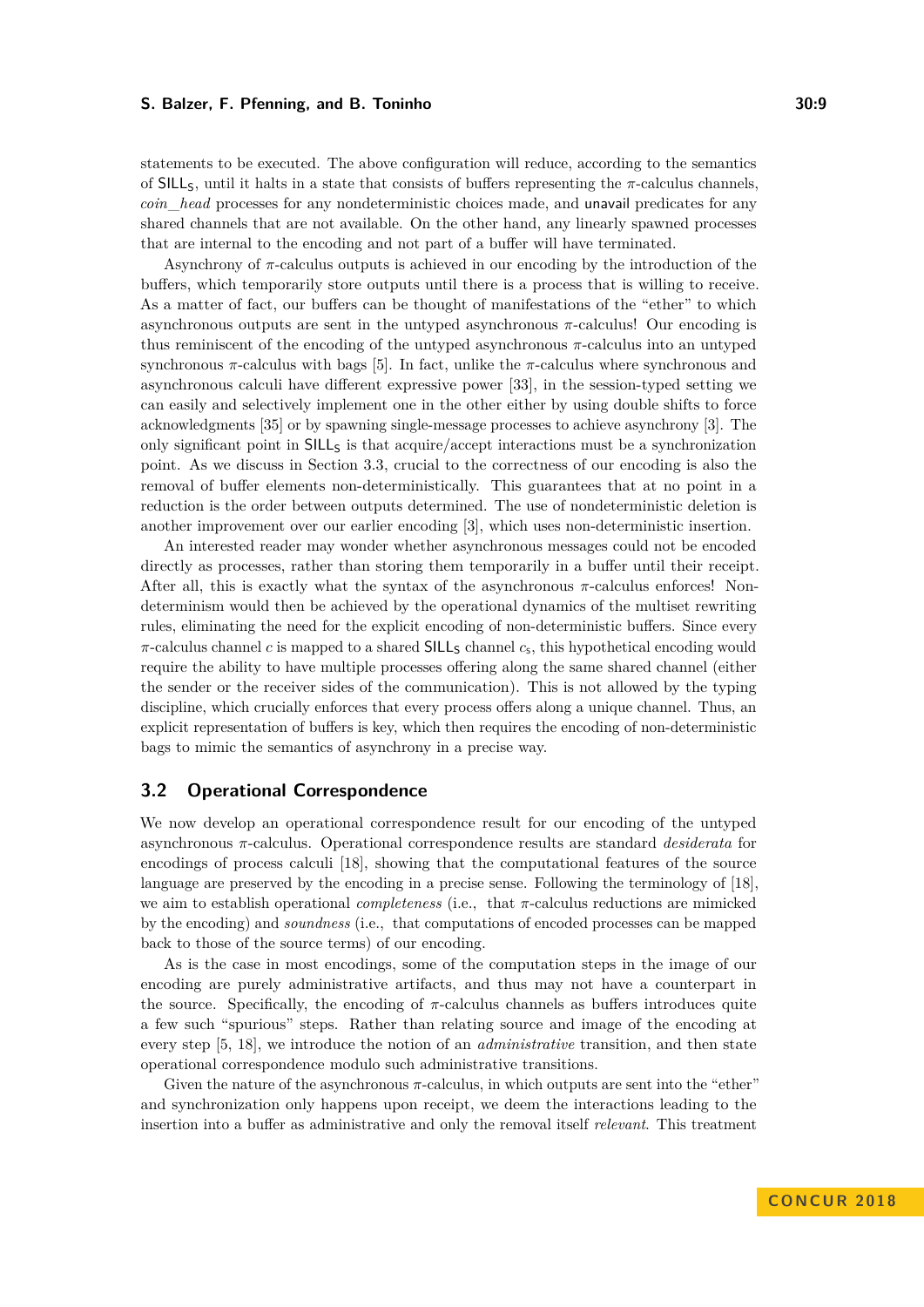#### **30:10 A Universal Session Type for Untyped Asynchronous Communication**

is consistent with the existing literature. In the encoding of the untyped asynchronous *π*-calculus into an untyped synchronous *π*-calculus with bags [\[5\]](#page-15-10), output prefixes are equated with one-element bags, and synchronization amounts to directly reading from these bags. We define relevant and administrative transitions in the image of our encoding as follows:

<span id="page-9-0"></span>▶ Definition 1 (Relevant and Administrative Transitions of Encoding). We say that a relevant transition, written  $\longrightarrow_r$ , is a standard transition between SILL configurations such that:  $\Omega$ , proc $(d_{\text{t}}, x_{\text{s}} \leftarrow \text{recv } c_{\text{t}}$ ;  $Q_{x_{\text{s}}}) \longrightarrow \Omega'$ , proc $(d_{\text{t}}, [a_{\text{s}}/x_{\text{s}}] Q_{x_{\text{s}}})$ , for some  $\Omega, \Gamma_{\mathcal{F}}, \Gamma_{\mathcal{B}}, \Gamma_{\mathcal{I}}, a_{\text{s}}, c_{\text{s}}$ , and *d*<sub>L</sub> such that  $a_S \in \Gamma_{\mathcal{F}} \cup \Gamma_{\mathcal{B}}$ ,  $c_S \in \Gamma_{\mathcal{F}} \cup \Gamma_{\mathcal{B}}$ , and  $d_S \in \Gamma_{\mathcal{I}}$ .

An administrative transition, written  $\longrightarrow_a$ , is a transition defined by the standard transition relation between SILL configurations, but excluding a relevant transition. We write  $\implies_a$  for the reflexive transitive closure of  $\longrightarrow_a$ , and write  $\implies_r$  for  $\implies_a \longrightarrow_r \implies_a$ .

Inspecting our encoding (Figure [3](#page-5-0) and Figure [5\)](#page-7-0), we can see that a relevant transition amounts to the receive action in the some branch in process *poll*\_*rcv*, which synchronizes with the buffer to receive a channel. The parameters of the above definition uniquely identify this synchronization point: process *poll*\_*rcv* is a linear process providing along a linear channel  $d_{\text{l}}$  that is internal to the encoding  $(d_{\text{l}} \in \Gamma_T)$ , and both the received channel  $a_{\text{s}}$  and the offering channel  $c<sub>s</sub>$  of the buffer are either free our bound names of the original  $\pi$ -calculus process  $(a_s \in \Gamma_{\mathcal{F}} \cup \Gamma_{\mathcal{B}} \text{ and } c_s \in \Gamma_{\mathcal{F}} \cup \Gamma_{\mathcal{B}}).$ 

Equipped with these two notions of transition, we can establish operational soundness and completeness. Their statements rely on the definition  $\llbracket f n(P) \rrbracket$ , which stand for a *configuration* of *empty* buffer processes of the form  $\text{buf}(c_{s_1} \mid y_L \leftarrow \text{accept } c_{s_1}; Q_{y_L}), \ldots, \text{buf}(c_{s_n} \mid \text{query } c_{s_1}; Q_{y_L})$  $y_L \leftarrow$  accept  $c_{s_n}$ ;  $Q_{y_L}$ ), where  $fn(P) = \{c_1, \ldots, c_n\}$  denotes the set of free names in *P*. The definition allows us to compose an encoded *π*-calculus process with the appropriate buffer representations for all its free channel names.

#### ▶ Theorem 2 (Operational Correspondence).

**Completeness.** For all  $P \longrightarrow P'$ , there exists  $\Omega_1, \Omega_2$  such that  $[\![\![f_n(P)]\!]$ , proc $(\_ [\![P]\!]) \Longrightarrow_r$ <br>  $\Omega_1, \Omega_2 \Longrightarrow_{\Pi} [\![f_n(P)]\!]$ , proc $(\_ [\![P]\!]) \Longrightarrow_r$  $\Omega_1, \Omega_2$  *or*  $\llbracket f n(P) \rrbracket$ , proc $(\_\,, \llbracket P \rrbracket) \Longrightarrow_a \Omega_1, \Omega_2$ , with  $\llbracket f n(P') \rrbracket$ , proc $(\_\,, \llbracket P' \rrbracket) \Longrightarrow_a \Omega_2$ . **Soundness.** For all P and  $[\![fn(P)]\!]$ ,  $\mathsf{proc}(\_,\![P]\!] \implies_r \Omega$ , there exists a  $P', \Omega_1, \Omega_2$  such that  $P \longrightarrow P'$  *and*  $\Omega = \Omega_1, \Omega_2$  *and*  $[\![fn(P')]\!]$ *,*  $proc(\_, [\![P']\!]) \Longrightarrow_a \Omega_2$ *.* 

For operational completeness, we identify each individual *π*-calculus reduction with either one relevant transition (possibly preceded or followed by several administrative transitions), or, for the *π*-calculus reduction corresponding to forking a parallel replica (i.e.,  $P \rightarrow P | P$ ), with one administrative transition. For operational soundness, we match relevant transitions of encoded processes with one process reduction. In both settings we identify the artifacts of the encoding (coin processes and unavail channels) through the configuration  $\Omega_1$ .

We note that the encodings of continuations eventually "catch up" (via administrative transitions) with the configuration that results from the relevant transition, instead of having a more immediate identification through the encoding. This treatment is due to the distinction between processes (static entities) and configurations (runtime entities) in SILLS, a distinction not present in the *π*-calculus, where processes *are* the runtime entities. For instance, parallel composition in  $SILL<sub>S</sub>$  is achieved via an explicit spawning construct, whose semantics is to administratively *transition* to a configuration with the spawned process executing in parallel.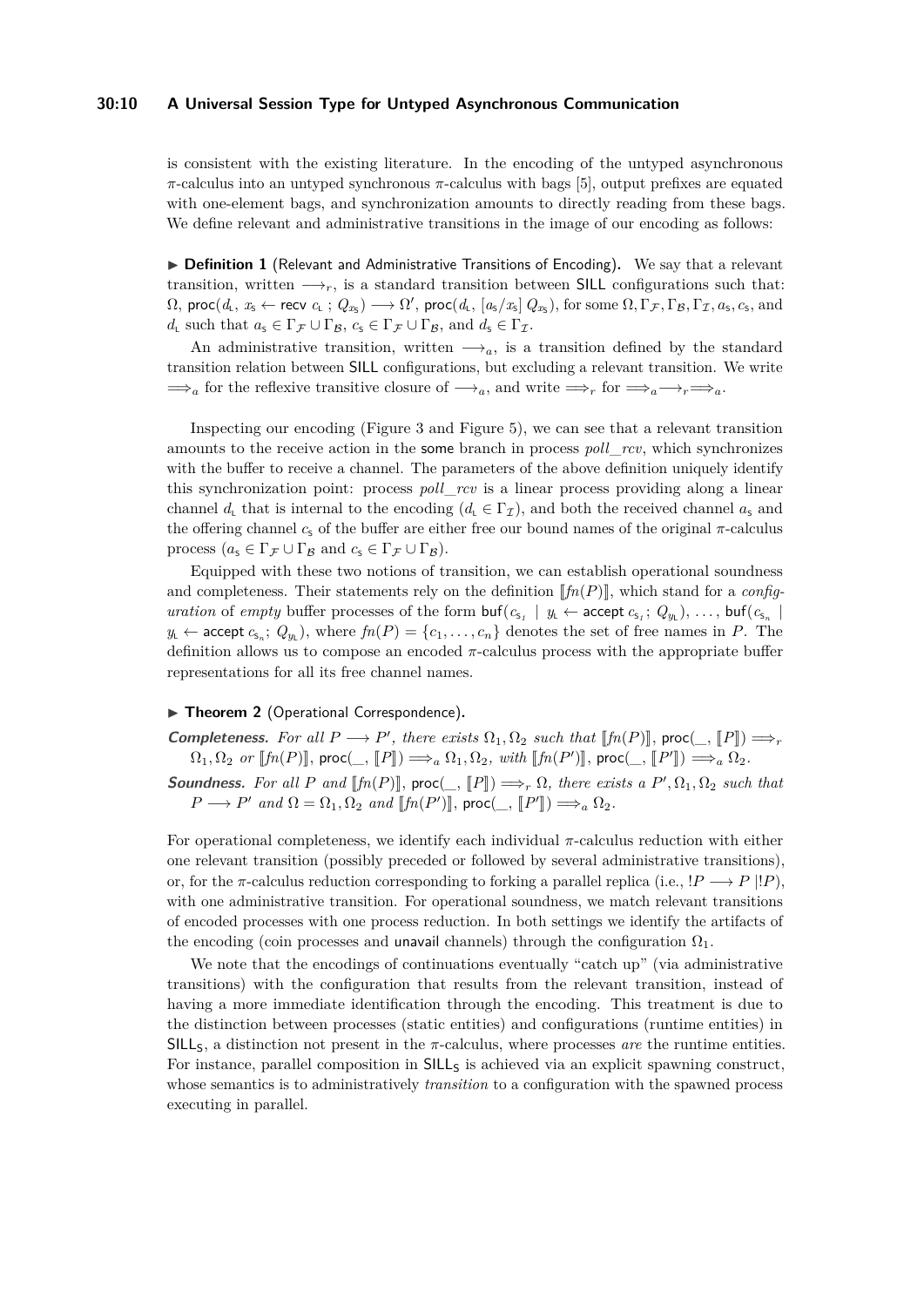# <span id="page-10-0"></span>**3.3 Observational Correspondence**

In the previous section we have established that our encoding preserves reductions in the *π*calculus in a strong sense, by identifying precisely the transitions in the operational semantics of SILL<sub>S</sub> that correspond to reductions in the  $\pi$ -calculus processes in a way that is consistent with standard results on the nature of asynchrony of the untyped asynchronous *π*-calculus.

We now go further and relate *observable actions* (i.e., labelled transitions) in the *π*-calculus with their corresponding observables in  $SILL_5$  configuration rewrites. The key challenge here is to identify what those observables in  $SILL<sub>S</sub>$  are because of the significant differences between the semantic frameworks of the  $\pi$ -calculus and SILL<sub>S</sub>. Whereas the  $\pi$ -calculus adopts an *open-world* view of observable actions with an unspecified environment (the "ether"), SILL<sup>S</sup> adopts a *closed-world* view of a configuration of processes that are composed to form a complete program that can be run.

To clarify, consider the *π*-calculus process  $\overline{c}\langle a \rangle | c(x).P$ , where both *c* and *a* are free names. This process can interact with the environment through its free names by taking any of the following three observable actions: the output along *c*, the input along *c*, or the *τ* -action, corresponding to the synchronization between these dual actions. Now consider the SILL<sub>S</sub> encoding of  $\lceil \overline{c} \langle a \rangle \rceil$   $c(x)$ . P. It results in a complete configuration consisting of the encoding of the process together with an *explicit* encoding of the free names *c* and *a* in terms of the buffers offering along *c* and *a*. Given this setup, any potential action on the  $\pi$ -calculus side will result in a series of actual computational steps on the  $SILL_{S}$  side, affecting the buffers as prescribed by the protocol of type  $\mathcal{U}_s$ . In such a closed-world setting, trying to exactly mimic potential actions seems unnatural, if not impossible.

However, it is still the case that we want to relate π-calculus behavior with SILL<sub>S</sub> behavior in a precise sense. To reconcile the open-world view of a labelled transition semantics with the closed-world view of computational steps, we note that the encoding already accounts for this issue by essentially *implementing* "the environment" through the channel encodings that must be composed with the processes at the top-level. Thus, what we deem to be *observable* when we consider a configuration made up of encoded *π*-calculus processes and corresponding channel encodings are precisely the inputs and outputs to and from buffers. Conversely, any steps in a SILL<sub>S</sub> configuration that do not involve any inputs or outputs to and from buffers, we deem to be *unobservable*.

**▶ Definition 3** (Unobservable Transitions of Configuration). Given a configuration Ω we say that there is an unobservable transition from  $\Omega$  to  $\Omega'$ , written  $\Omega \longrightarrow_{un} \Omega'$ , iff  $\Omega \longrightarrow \Omega'$  where the transition does *not* involve any of the two reductions below:

 $\Omega_0$ , proc $(d_\mathsf{L}, x_\mathsf{S} \leftarrow \textsf{recv} \ c_\mathsf{L} ; P_{x_\mathsf{S}}) \longrightarrow \Omega'_0$ , proc $(d_\mathsf{L}, [a_\mathsf{S}/x_\mathsf{S}] P_{x_\mathsf{S}})$  $\Omega_0$ , proc $(d_\mathsf{L}$ , send  $c_\mathsf{L} e_\mathsf{s}$ ;  $P) \longrightarrow \Omega'_0$ , proc $(d_\mathsf{L}, P)$ 

for some  $\Omega_0, \Omega'_0, \Gamma_{\mathcal{F}}, \Gamma_{\mathcal{B}}, \Gamma_{\mathcal{I}}, a_s, c_s, d_\mathsf{L}$  and  $e_\mathsf{s}$  such that  $a_\mathsf{s}, e_\mathsf{s}, c_\mathsf{s} \in \Gamma_{\mathcal{F}} \cup \Gamma_{\mathcal{B}},$  and  $d_\mathsf{s} \in \Gamma_{\mathcal{I}}$ . We write  $\Omega \Longrightarrow_{un} \Omega'$  to stand for the reflexive transitive closure of  $\longrightarrow_{un}$ .

**▶ Definition 4** (Observable Transitions of Configuration). Given a configuration Ω we define a notion of an observable transition  $\Omega \stackrel{\alpha}{\longrightarrow} \Omega'$ , stating that configuration  $\Omega$  performs action *α* and transitions to configuration  $\Omega'$ , with  $\alpha ::= \overline{c}\langle a \rangle | c(a) | (\nu a)\overline{c}\langle a \rangle | \tau$  as follows:

- $\Omega\stackrel{\overline{c}\langle a\rangle}{\longrightarrow} \Omega'$  if  $c,a\in\Gamma_{\mathcal{F}},$   $\Omega=\Omega_{1},$  proc $(d_{\mathsf{L}},$  send  $c$   $a;P),$   $\Omega_{2},$  for some  $\Omega_{1},$   $P,$   $\Omega_{2}$  and  $d_{\mathsf{s}}\in\Gamma_{\mathcal{I}}$ and  $\Omega \longrightarrow \Omega'$  with  $\Omega' = \Omega'_1$ , proc( $d_L$ ,  $P$ ),  $\Omega'_2$ , for some  $\Omega'_1$ ,  $\Omega'_2$ .
- $\Omega \stackrel{(\nu a)\overline{c}\langle a\rangle}{\longrightarrow} \Omega' \,\, \text{if} \,\, c\in\Gamma_{\mathcal{F}}, \, a\in\Gamma_{\mathcal{B}}, \, \Omega=\Omega_1, \mathsf{proc}(d_{\mathsf{L}}, \mathsf{send} \,\, c\,a; P), \Omega_2, \,\text{for some} \,\, \Omega_1, P, \, \Omega_2 \,\, \text{and}$  $d_{\mathsf{s}} \in \Gamma_{\mathcal{I}} \text{ and } \Omega \longrightarrow \Omega' \text{ with } \Omega' = \Omega'_{1}, \mathsf{proc}(d_{\mathsf{L}}, P), \Omega'_{2}, \text{ for some } \Omega'_{1}, \Omega'_{2}.$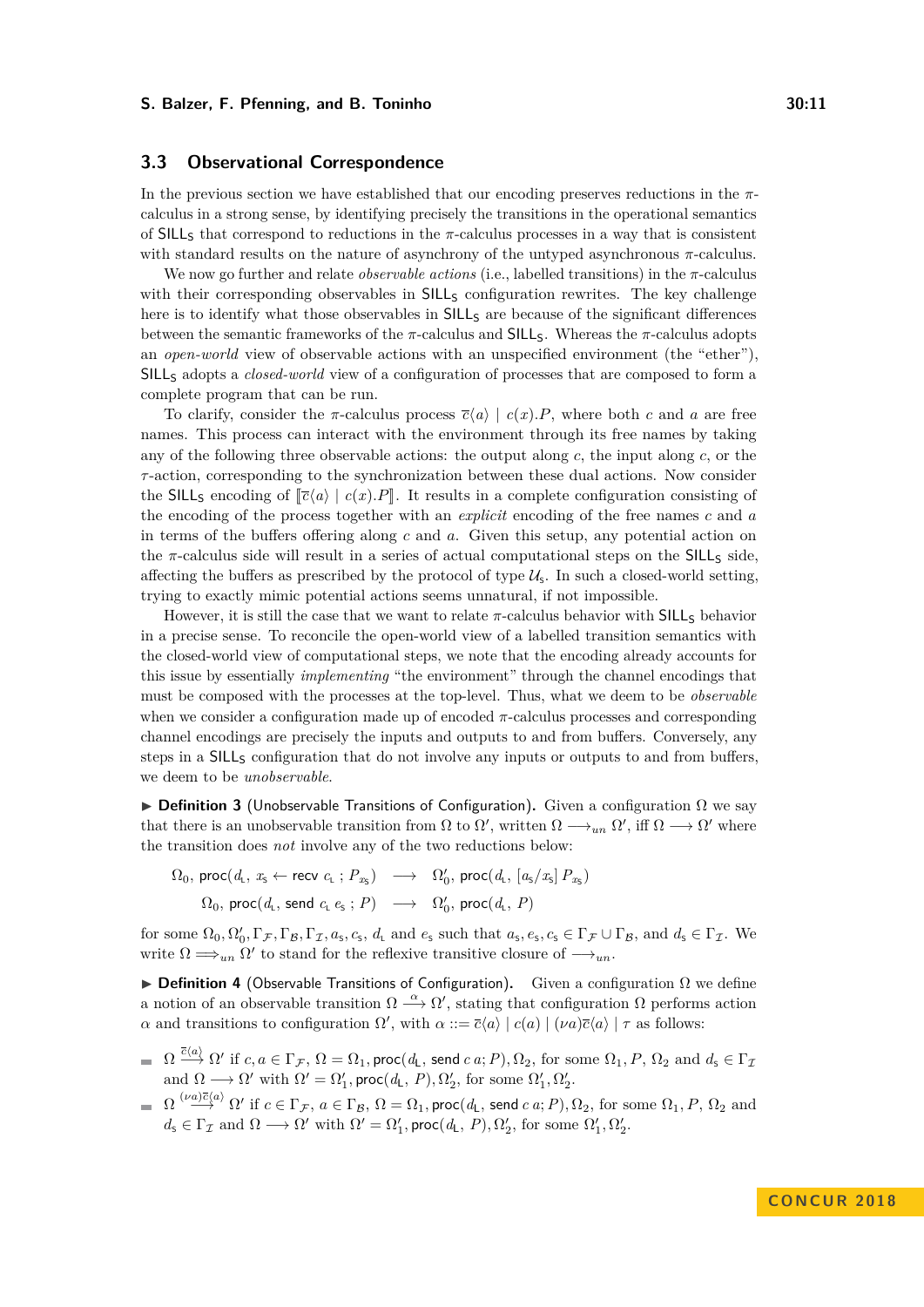#### **30:12 A Universal Session Type for Untyped Asynchronous Communication**

- $\Omega \stackrel{c(a)}{\longrightarrow} \Omega' \text{ if } c \in \Gamma_{\mathcal{F}}, \ a \in \Gamma_{\mathcal{F}} \cup \Gamma_{\mathcal{B}}, \ \Omega = \Omega_1, \ \textsf{proc}(d_{\textsf{L}}, \ x \leftarrow \textsf{recv}\ c; P_x), \Omega_2, \ \textnormal{for some} \ \Omega_1, P, \Omega_2$ and *d*, with  $d_s \in \Gamma_{\mathcal{I}}$  and  $\Omega \longrightarrow \Omega'$  with  $\Omega' = \Omega'_1$ , proc $(d_{\mathsf{L}}, [a/x] P_x), \Omega'_2$ , for some  $\Omega'_1, \Omega'_2$ .  $\Omega \longrightarrow \Omega'$  if all of the following:
	- **1.**  $c \in \Gamma_B$ ,  $a \in \Gamma_\mathcal{F} \cup \Gamma_B$ ,  $\Omega = \Omega_1$ , proc( $d_L$ , send  $c \in \Omega$ ,  $P$ ),  $\Omega_2$ , for some  $\Omega_1$ ,  $P$ ,  $\Omega_2$  and  $d_S \in \Gamma_\mathcal{I}$ and  $\Omega \longrightarrow \Omega''$  with  $\Omega'' = \Omega'_1$ , proc( $d_L$ ,  $P$ ),  $\Omega'_2$ , for some  $\Omega'_1$ ,  $\Omega'_2$ ,  $\Omega''$ ;
	- **2.**  $\Omega'' \implies_{un} \Omega'''$  with  $\Omega''' = \Omega''_1$ , proc $(d_L, x \leftarrow \text{recv } c; Q_x), \Omega''_2$ , for some  $\Omega''_1, Q, \Omega''_2$  and  $d$ , with  $d_s \in \Gamma_{\mathcal{I}}$  and  $\Omega''' \longrightarrow \Omega'$  with  $\Omega' = \Omega''_1$ , proc $(d_t, [a/x], Q_x), \Omega'''_2$ , for some  $\Omega'''_1, \Omega'''_2$ .

We write  $\Omega \stackrel{\alpha}{\Longrightarrow} \Omega'$  for  $\Omega \Longrightarrow_{un} \Omega'' \stackrel{\alpha}{\Longrightarrow} \Omega''' \Longrightarrow_{un} \Omega'.$ 

The several observable transitions mirror the  $\pi$ -calculus labelled transitions, but where the role of the environment is replaced with the respective channel implementations. The first three cases define, respectively, output of a free name, output of a bound name, and input of a name (using the techniques of Definition [1](#page-9-0) to track names). To account for synchronizations ( $\tau$ -actions) in the  $\pi$ -calculus, we model the three steps that are required to perform a full communication in the encoding: an output action of a free or bound name to a buffer, followed by some sequence of unobservable transitions (needed to complete the several intermediate stages of the encoding), and an input action from the same buffer. With the right definition of observable in place, we define the natural notion of (weak) bisimulation between a  $\pi$ -calculus process and a SILL<sub>S</sub> configuration.

I **Definition 5** (Weak Bisimulation)**.** A relation R between asynchronous *π*-calculus processes and SILL<sup>S</sup> configurations is a weak bisimulation if and only if, whenever *P*RΩ:

If  $P \stackrel{\alpha}{\longrightarrow} P'$  and  $\alpha \neq \tau$  then  $\Omega \stackrel{\alpha}{\Longrightarrow} \Omega'$  and  $P' \mathcal{R} \Omega'$ If  $P \stackrel{\tau}{\longrightarrow} P'$  then  $\Omega \Longrightarrow_{un} \Omega'$  or  $\Omega \stackrel{\tau}{\Longrightarrow} \Omega'$  and  $P' \mathcal{R} \Omega'$ 

plus the symmetric cases. We say that *P* is weakly bisimilar to  $\Omega$ , written  $P \approx \Omega$  iff there exists a weak bisimulation R such that *P*RΩ.

I **Theorem 6** (Observational Correspondence)**.** *Let P be an asynchronous π-calculus process. We have that*  $P \approx \Omega$ , proc( *\_,*  $[P]$ )*, where*  $\Omega$  *is a configuration made up of process encodings for the free names of P, with (non-empty)* arbitrary *contents.*

The expert reader may wonder how our use of a weak bisimulation captures asynchrony in the appropriate way, noting that a weak *asynchronous* bisimulation is necessary to accurately relate the asynchronous  $\pi$ -calculus and synchronous  $\pi$ -calculus with bags [\[5\]](#page-15-10). Would it then not be the case that we could use queues or stacks as buffers and replicate our bisimulation argument? Our argument holds *precisely* because of the non-deterministic (i.e., bag-like) nature of our buffer implementations. Otherwise, out-of-order message reception – a defining characteristic of asynchrony – would *not* be simulated correctly by our encoding. In this sense, our bisimulation is implicitly asynchronous by implementing the environment in terms of buffers that enforce non-deterministic removals.

# <span id="page-11-0"></span>**4 Simulating Shared Session Types in the** *π***-calculus**

In this section, we close the loop and provide an encoding of  $SILL<sub>S</sub>$  process terms into the asynchronous *polyadic*  $\pi$ -calculus. The extension to the polyadic  $\pi$ -calculus is necessary to send along with the actual channel a fresh continuation channel that must be used for the next exchange in the protocol. This continuation-passing-style encoding (similar to that of Dardha et al. [\[13\]](#page-15-12)) ensures that messages are received in the order specified by the protocol.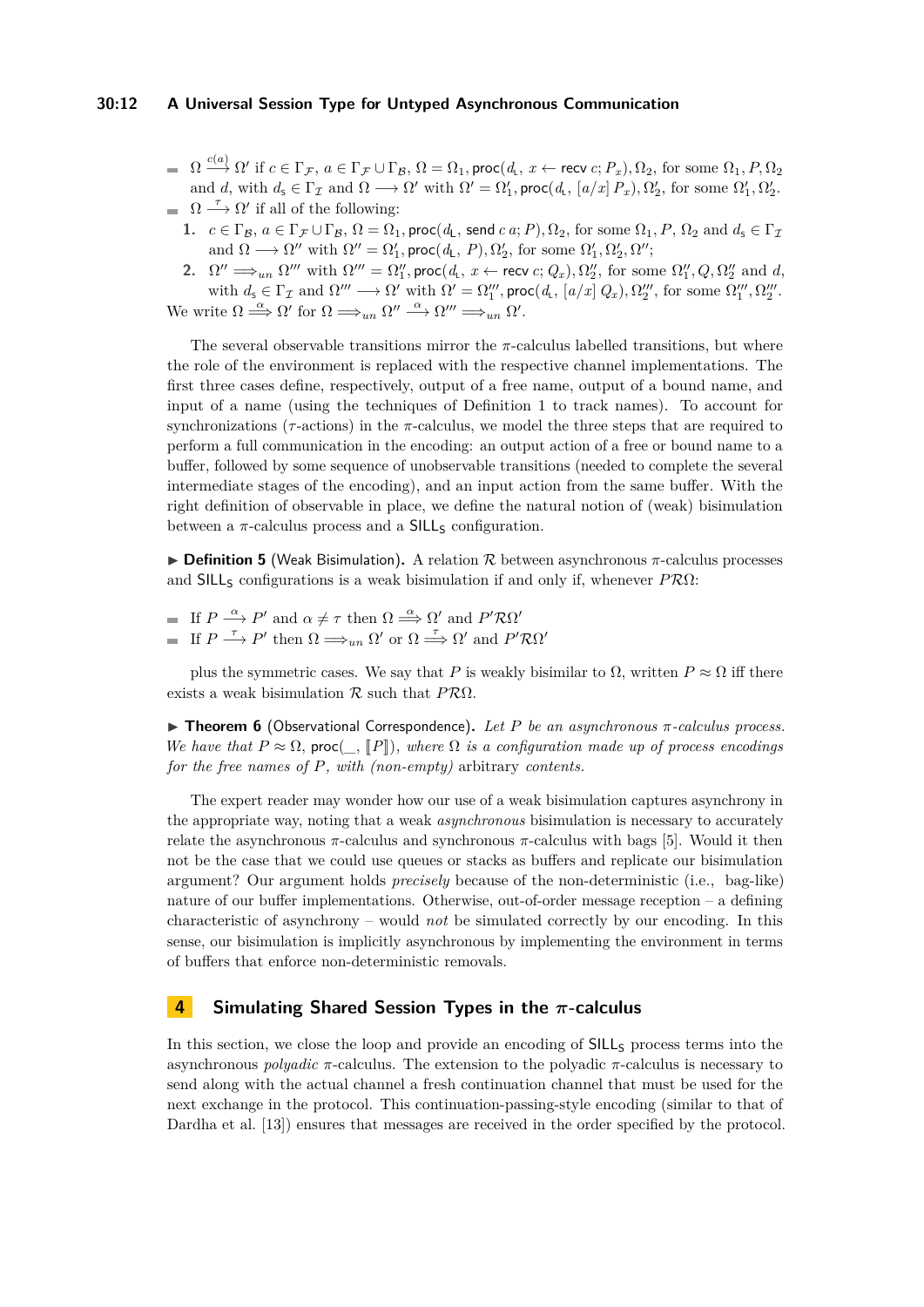The resulting encoding is summarised in Figure [6.](#page-13-1) To simplify our encoding, we use a type-directed expansion of forwarding corresponding to the standard identity expansion in the sequent calculus. The resulting programs no longer use forwarding as a primitive, but implement it by processes that forward messages from client to provider and vice versa. Observational correctness of this expansion has been shown for the linear fragment [\[7\]](#page-15-13) and with recursive types [\[17\]](#page-15-14). The strong logical underpinnings lead us to conjecture that observational correctness extends to sharing as well.

The general pattern of the encoding is to translate a positive type [\[35\]](#page-16-4) to an output and a negative type [\[35\]](#page-16-4) to an input with matching bindings. In case of a linear output or input, a fresh continuation channel is provided in addition to the actual channel to be sent or received, respectively. This channel is then used in the process continuation (in parallel) in place of the original channel, guaranteeing that the session discipline is not disturbed by out-of-order messages. To encode the acquire-release discipline of SILLS, we must preserve the shared mode of a channel throughout the translation. To this end, we indicate a linear SILL<sub>S</sub> channel by a pair  $\ulcorner x_L, x_s \urcorner$ , where the left and right projections yield the linear mode  $x_L$ and shared mode  $x_5$ , respectively. A release then restores the session to the shared channel. To ensure a *blocking* semantics for an acquire, the encoding of an acquire and accept forces synchronization via the channel *w*. The encoding of choice makes use of a selection channel per choice, used to indicate the choice outcome and unlock the appropriate continuation. For simplicity, and without loss of generality, we limit the encoding to binary internal and external choice. Process definitions are encoded as top-level replicated processes:

For each 
$$
(x_{\mathsf{L}} \leftarrow p \leftarrow \overline{y_{\mathsf{L}_i}}, \overline{w_{\mathsf{S}_j}} = P_{x_{\mathsf{L}}, \overline{y_{\mathsf{L}_i}}, \overline{w_{\mathsf{S}_j}}}) \in \Sigma
$$
:  

$$
!(p(\overline{y_{\mathsf{L}_i}}, \overline{y_{\mathsf{S}_i}}, \overline{w_{\mathsf{S}_j}}, z).\nu x_{\mathsf{L}}, x_{\mathsf{S}} (\overline{z} \langle x_{\mathsf{L}}, x_{\mathsf{S}} \rangle | [[\overline{y_{\mathsf{L}_i}, y_{\mathsf{S}_i}}] / \overline{y_{\mathsf{L}_i}}, \overline{y_{\mathsf{L}_i}, x_{\mathsf{S}}}] / x_{\mathsf{L}}] P_{x_{\mathsf{L}}, \overline{y_{\mathsf{L}_i}, y_{\mathsf{S}_j}}}] ))
$$

For each  $(x_s \leftarrow p \leftarrow \overline{y_{s_i}} = P_{x_s, \overline{y_{s_i}}}\right) \in \Sigma$ :  $!(p(\overline{y_{s_i}}, z) \cdot \nu x_s (\overline{z} \langle x_s \rangle | [P_{x_s, \overline{y_{s_i}}}]))$ 

The name of the definition is used as a channel that the encoding of the spawn construct uses to access new instances of the definition (generated via replication). The process receives the sessions that are needed to execute the definition and a channel *z*, used to send back the pair of (fresh) channels  $x<sub>s</sub>$  and  $x<sub>l</sub>$  used by the encoding of the definition body.

**Operational Correspondence.** To establish the operational correctness of our encoding, we consider an *asynchronous* semantics for SILLS. While operational completeness would not be affected by a synchronous semantics, soundness would require reasoning up-to observational equivalence. Since the expressiveness of SILL<sub>S</sub> has been shown to be orthogonal to the choice of synchrony or asynchrony, we opt for the latter for the sake of simplicity. The semantics spawns single-message outputting processes using a continuation-passing style to achieve type-safe asynchrony [\[3\]](#page-15-4).

Recalling that in SILL<sub>S</sub> static entities are distinct from runtime entities, we lift the encoding to configurations, where the channels along which processes offer their session behavior are represented as bound names:

$$
\llbracket \cdot \rrbracket = \mathbf{0} \qquad \llbracket \mathsf{proc}(c, P), \Omega \rrbracket = (\nu c_s, c_\iota)(\llbracket P \rrbracket \mid \llbracket \Omega \rrbracket) \qquad \llbracket \mathsf{unavail}(c_s), \Omega \rrbracket = \llbracket \Omega \rrbracket
$$

We can now show that  $SILL<sub>S</sub>$  transitions are always matched by a synchronization in the *π*-calculus (and vice-versa) rather straightforwardly, given the direct nature of the encoding.

I **Theorem 7** (Operational Correspondence)**.** *Let* −→<sup>+</sup> *be the transitive closure of* −→*:* **Completeness.** If P is a well-typed, forwarding-free SILLs process and proc(*a*, P)  $\rightarrow$ +  $\Omega$ *then*  $\llbracket P \rrbracket \longrightarrow^+ \llbracket \Omega \rrbracket$ .

**Soundness.** For all well-typed, forwarding-free SILL<sub>S</sub> configurations  $\Omega$  such that  $\lbrack \Omega \rbrack \longrightarrow^+ Q$ , *there exists a configuration*  $\Omega'$  *such that*  $\Omega \longrightarrow^{+} \Omega'$  *and*  $Q \Longrightarrow [\![\Omega']\!]$ .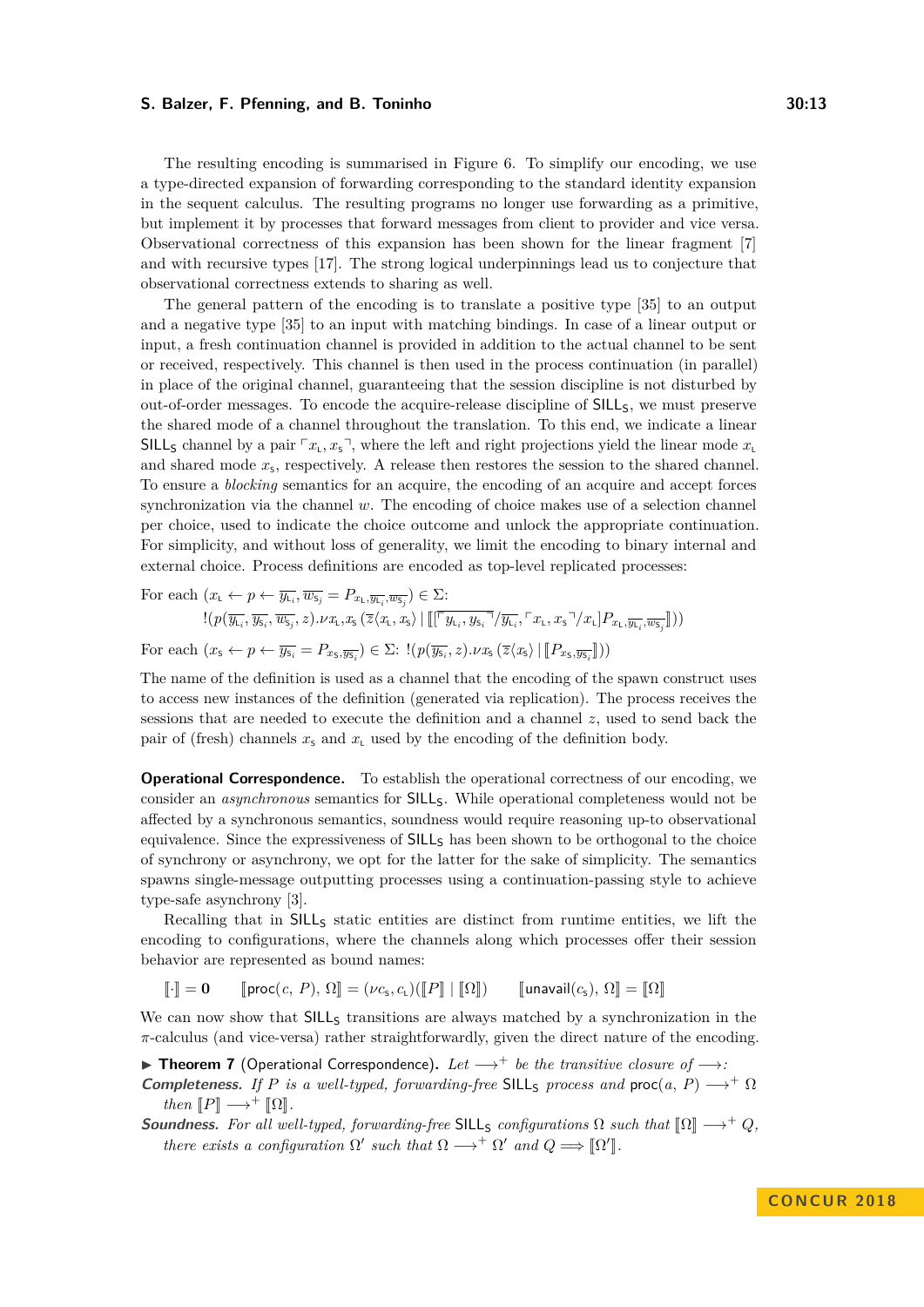# **30:14 A Universal Session Type for Untyped Asynchronous Communication**

<span id="page-13-1"></span>

| $[\![x_{\mathsf{L}} \leftarrow p \leftarrow \lceil y_{\mathsf{L}_i}, y_{\mathsf{S}_i} \rceil, \overline{w_{\mathsf{S}_i}}; Q_{x_{\mathsf{L}}} \!]$ <sup>SPAWNLL</sup>                   | $=$ | $\nu z\left(\overline{p}\langle\overline{y_{\text{L}_i}},\overline{y_{\text{S}_i}},\overline{w_{\text{S}_j}},z\right)   z(x_{\text{L}},x_{\text{S}}). \llbracket [\ulcorner x_{\text{L}},x_{\text{S}}\urcorner /x_{\text{L}}] Q_{x_{\text{L}}} \rrbracket)$                                                                                                                                                                                                     |
|-----------------------------------------------------------------------------------------------------------------------------------------------------------------------------------------|-----|-----------------------------------------------------------------------------------------------------------------------------------------------------------------------------------------------------------------------------------------------------------------------------------------------------------------------------------------------------------------------------------------------------------------------------------------------------------------|
| $[x_{\scriptscriptstyle{5}} \leftarrow p \leftarrow \overline{y_{\scriptscriptstyle{5}}}; Q_{x_{\scriptscriptstyle{5}}}]^{\text{SPANN}}$ LL/SS                                          | $=$ | $\nu z \left( \overline{p} \langle \overline{y_{s_i}}, z \rangle \,   \, z(x_{\rm s}).\llbracket Q_{x_{\rm s}} \rrbracket \right)$                                                                                                                                                                                                                                                                                                                              |
| $\llbracket y_{\mathsf{L}} \leftarrow$ acquire $x_{\mathsf{S}}$ ; $Q_{y_{\mathsf{L}}} \rrbracket^{\uparrow_{\mathsf{L}}^{\mathsf{S}}}$                                                  | $=$ | $\nu y_{\mathsf{L}}, w(\overline{x_{\mathsf{S}}}\langle y_{\mathsf{L}}, x_{\mathsf{S}}, w \rangle \mid w(\ ) . \llbracket [\ulcorner y_{\mathsf{L}}, x_{\mathsf{S}} \urcorner / y_{\mathsf{L}}] Q_{y_{\mathsf{L}}} \rrbracket)$                                                                                                                                                                                                                                 |
| $\llbracket y_{\text{L}} \leftarrow \text{accept } x_{\text{S}}; P_{y_{\text{L}}} \rrbracket^{\uparrow \Sigma_{\text{R}}}$                                                              | $=$ | $x_{\mathsf{S}}(y_{\mathsf{L}}, y_{\mathsf{S}}, w) \cdot (\overline{w} \langle \ \rangle   [\ulcorner y_{\mathsf{L}}, y_{\mathsf{S}} \urcorner / y_{\mathsf{L}}]   [P_{y_{\mathsf{L}}}  ])$                                                                                                                                                                                                                                                                     |
| $\n   \llbracket y_5 \leftarrow release \ulcorner x_L, x_5 \urcorner; Q_{y_5} \urbracket^{\downarrow L}.$                                                                               | $=$ | $x_L(y_S)$ . $[Q_{y_S}]$                                                                                                                                                                                                                                                                                                                                                                                                                                        |
| $\llbracket x_{\mathsf{S}} \leftarrow$ detach $\ulcorner x_{\mathsf{L}}, x_{\mathsf{S}} \urcorner; \, P \rrbracket^{\downarrow_{\mathsf{L}_{\mathsf{R}}^{\mathsf{S}}}$                  |     | $= \overline{x_{\mathsf{L}}}\langle x_{\mathsf{S}}\rangle \ \ P\ $                                                                                                                                                                                                                                                                                                                                                                                              |
| $\llbracket$ wait $\ulcorner x_\text{L}, x_\text{S} \urcorner; Q \rrbracket$ <sup>1</sup> <sup>L</sup>                                                                                  | $=$ | $x_L( ) . \llbracket Q \rrbracket$                                                                                                                                                                                                                                                                                                                                                                                                                              |
| $\llbracket \mathsf{close} \rceil x_\mathsf{L}, x_\mathsf{S} \urcorner \rrbracket^{\mathsf{1}_\mathsf{R}}$                                                                              | $=$ | $\overline{x_{\mathsf{L}}} \langle \ \rangle$                                                                                                                                                                                                                                                                                                                                                                                                                   |
| $\n  \n  \left[ y_{\text{L}} \leftarrow \text{recv} \, \ulcorner x_{\text{L}}, x_{\text{S}} \urcorner; \, P_{y_{\text{L}}} \right] ^{\otimes_{\text{L}} / \neg \circ_{\text{R}}}$       | $=$ | $x_L(y_L, y_S, z_L, z_S)$ . $\left[ \left[ \left[ \left[ z_L, z_S \right] / \left[ x_L, x_S \right], \left[ y_L, y_S \right] / y_L \right] P_{y_L} \right] \right]$                                                                                                                                                                                                                                                                                             |
| [send $\ulcorner x_L, x_S \urcorner \ulcorner y_L, y_S \urcorner; P$ ]⊗R/ $\neg$ °L                                                                                                     | $=$ | $\nu z_L(\overline{x_L}\langle y_L, y_S, z_L, x_S \rangle)$ $\left[ \left[ \left[ \left[ z_L, x_S \right] / \left[ x_L, x_S \right] \right] P \right] \right]$                                                                                                                                                                                                                                                                                                  |
| $\n   \llbracket y_{\mathsf{S}} \leftarrow \mathsf{recv} \sqsubseteq x_{\mathsf{L}}, x_{\mathsf{S}} \urcorner; P_{y_{\mathsf{S}}} \rrbracket^{\exists_{\mathsf{L}} / \Pi_{\mathsf{R}}}$ | $=$ | $x_L(y_S, z_L, z_S)$ . $\llbracket [\lceil z_L, z_S \rceil / \lceil x_L, x_S \rceil] P_{y_S} \rrbracket$                                                                                                                                                                                                                                                                                                                                                        |
| [send $\ulcorner x_L, x_S \urcorner y_S; P$ ] <sup>∃<sub>R</sub>/<math>\mathsf{\Pi}_L</math></sup>                                                                                      | $=$ | $\nu z_L(\overline{x_L}\langle y_S, z_L, x_S \rangle)$ $\left[ \left[ \left[ \left[ z_L, x_S^{\mathsf{T}} \right] \left[ \left[ x_L, x_S \right] \right] P \right] \right] \right]$                                                                                                                                                                                                                                                                             |
| $\llbracket \ulcorner x_L, x_S \urcorner$ case $(P,Q) \rrbracket^{\oplus_L/\otimes_R}$                                                                                                  |     | $\nu y_{\mathsf{inl}}, y_{\mathsf{inr}} \left( \overline{x_{\mathsf{L}}} \langle y_{\mathsf{inl}}, y_{\mathsf{inr}} \rangle \right)$<br>$y_{\text{in}}(z_{\text{L}}, z_{\text{S}})$ . $\left[ \left[ \left[ \left[ z_{\text{L}}, z_{\text{S}} \right] / \left[ \left[ x_{\text{L}}, x_{\text{S}} \right] \right] P \right] \right] \right]$<br>$y_{\text{inr}}(z_L, z_S)$ . $\left[ \left[ \left[ z_L, z_S \right] / \left[ x_L, x_S \right] \right] Q \right]$ |
| $[\![\ulcorner x_\mathsf{L}, x_\mathsf{S}\urcorner .\mathsf{inl}; P]\!]^{\oplus_{\mathsf{R}_1}/\mathcal{S}_{\mathsf{L}_1}}$                                                             |     | $\nu z_L(x_L(y_{\text{inl}}, y_{\text{inr}}).\overline{y_{\text{inl}}}\langle z_L, x_{\text{S}}\rangle   [[\lceil z_L, x_{\text{S}}\rceil/\lceil x_L, x_{\text{S}}\rceil] P]]$                                                                                                                                                                                                                                                                                  |
| $\llbracket \ulcorner x_{\mathsf{L}}, x_{\mathsf{S}} \urcorner$ .inr; $Q \rrbracket^{\oplus_{\mathsf{R}_2} / \mathcal{S}_{\mathsf{L}_2}}$                                               |     | $\nu z_L(x_L(y_{\text{inl}}, y_{\text{inr}}).\overline{y_{\text{inr}}}\langle z_L, x_{\text{S}}\rangle   [[\lceil z_L, x_{\text{S}}\rceil/\lceil x_L, x_{\text{S}}\rceil  Q ])$                                                                                                                                                                                                                                                                                 |

**Figure 6** Translation of SILL<sub>S</sub> process terms into the asynchronous, polyadic *π*-calculus.

# <span id="page-13-0"></span>**5 Related Work**

**Encodings of Asynchrony.** Encodability results are a standard benchmark for expressiveness of *π*-calculi [\[18\]](#page-15-11). For the asynchronous *π*-calculus [\[21\]](#page-16-10), encodings into various formulations of synchronous  $\pi$ -calculi exist [\[5\]](#page-15-10), as well as impossibility results [\[33\]](#page-16-9) regarding the ability to adequately encode certain forms of choice in an asynchronous setting.

Our encoding of the asynchronous *π*-calculus is reminiscent of the encoding of the asynchronous  $\pi$ -calculus in a  $\pi$ -calculus with bags by Beauxis et al. [\[5\]](#page-15-10), shown to be in tight correspondence via an asynchronous bisimilarity. Their framework considers buffers as primitives in the target calculus, whereas we encode the bag-like behavior of buffers explicitly as SILL<sup>S</sup> processes that adhere to a particularly typed protocol, making our encoding more primitive, but adding several administrative reductions to encoded processes due to the sharing discipline and the implementation of nondeterminism when reading from a buffer. This fact, combined with the restrictive (typed) usage of buffers in our setting allows us to reason using a weak bisimilarity rather than a more involved *asynchronous* bisimilarity. Beauxis et al. also consider an encoding of their calculus with bags in the asynchronous  $\pi$ -calculus. The general structure of the encoding is similar to our encoding of SILL<sub>S</sub> in the asynchronous  $\pi$ -calculus, modulo the richer syntax of SILL<sub>S</sub>, which introduces more communication actions in the image of the encoding. We note that our encoding is greatly simplified by linearity and by the fact that  $SILs$  does not employ *mixed* choice [\[31\]](#page-16-11).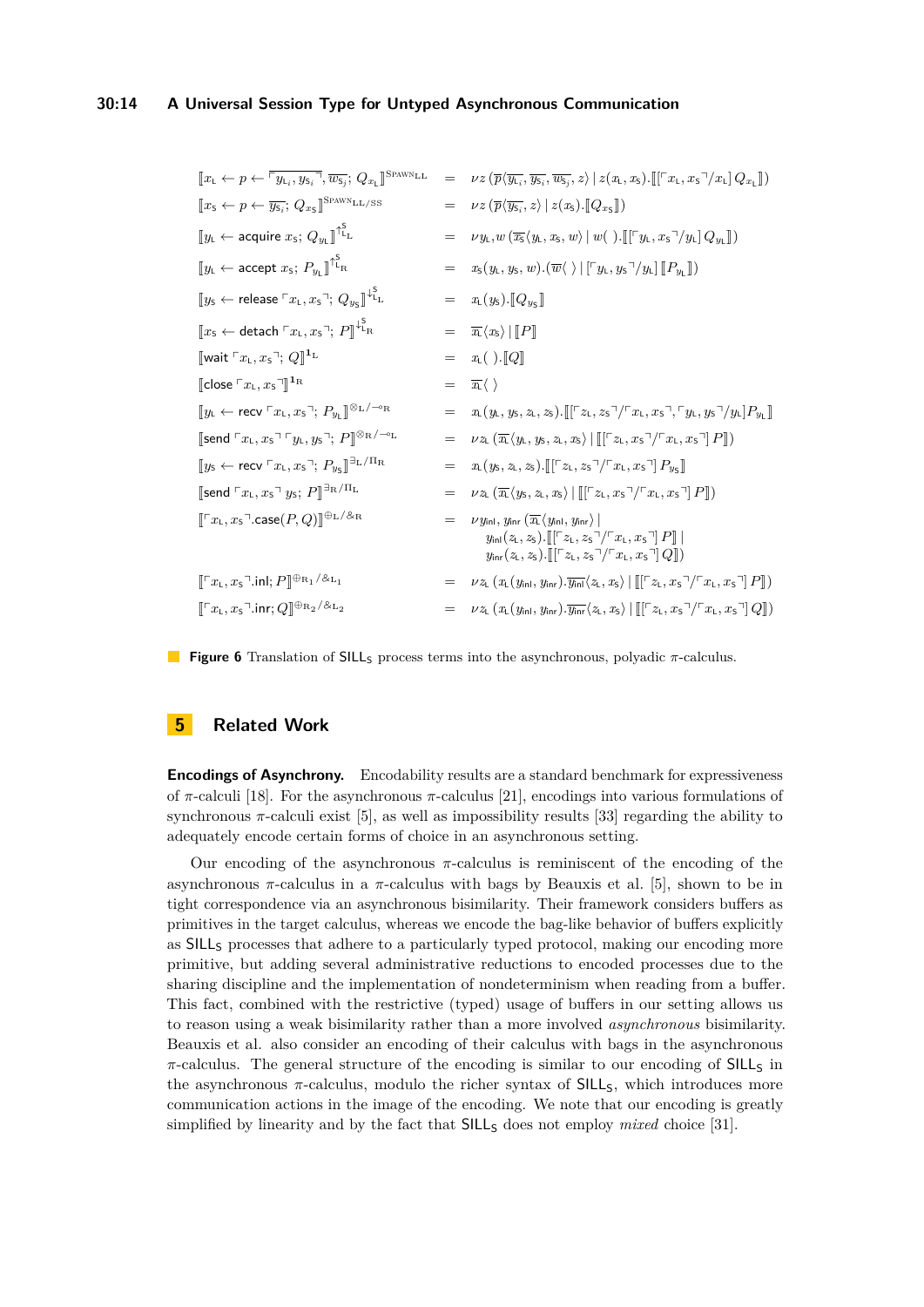**Linear Logic and Session Types.** The propositions-as-types correspondence between linear logic and session types introduced by Caires and Pfenning [\[8,](#page-15-1) [9\]](#page-15-2) initiated an ongoing line of research exploring the logical reading of sessions along various axes [\[42,](#page-17-0) [24,](#page-16-12) [34,](#page-16-6) [35,](#page-16-4) [2\]](#page-15-15). Starting with [\[8\]](#page-15-1), which translates the linear session language into a  $\pi$ -calculus (which is more expressiveness than the source language), various works on encodings in this logical setting have been proposed [\[39,](#page-16-13) [41,](#page-17-2) [29,](#page-16-14) [28\]](#page-16-15). These study encodings between session-typed processes and functional languages, since the considered session languages are not powerful enough to express general  $\pi$ -calculus behaviors. Recent works [\[2,](#page-15-15) [12\]](#page-15-16) attempt to address these limitations in expressiveness by allowing composed processes to share more than one linear channel, but still do not allow for the sharing available in  $SILL<sub>S</sub>$ , crucial to our encoding. We also highlight the work of Dardha and Pérez [\[14\]](#page-15-17) comparing session-typed processes arising from linear logic and those from the Kobayashi-style typings  $[26, 25, 32]$  $[26, 25, 32]$  $[26, 25, 32]$  $[26, 25, 32]$  $[26, 25, 32]$  for the  $\pi$ -calculus. They observe that the *degree of sharing* determines an expressiveness hierarchy for typed processes and develop encodings from the latter into the former (not preserving the degree of sharing). In this sense, our encoding of asynchronous *π*-calculus completely preserves the sharing of channels, at the cost of allowing deadlocks when acquiring shared channels.

**Session-Typed Behavioral Theory.** The behavioral theory of session-typed processes has been studied in both the multiparty [\[27\]](#page-16-19) and the linear logic settings [\[7,](#page-15-13) [34,](#page-16-6) [1\]](#page-15-18). Our notion of observation is related to the observed communication semantics of Atkey [\[1\]](#page-15-18), which must also address the challenge of observing actions within a "closed-world" framework. However, their system is based on classical linear logic and does not have sharing, making the precise relationship with our formulation of observable on shared names unclear.

**Substructural Logical Reasoning.** The work of Deng et al. [\[15\]](#page-15-19) studies a natural notion of logical preorder between linear logic contexts using process calculi techniques such as simulation preorders. While the study of the relationship between contexts can be seen as a study of multiset rewriting of configurations, the process calculus induced by their reading of linear logic is a fairly different formalism from SILLS. For instance, their labelled transition system cannot be reasonably used as a labelled transition system for SILLs since it cannot represent the equivalent of channel passing, nor does it make use of the deep inspection of multiset rewriting terms needed for our semantics and reasoning.

# <span id="page-14-0"></span>**6 Concluding Remarks**

In this paper, we gave an encoding of the untyped asynchronous  $\pi$ -calculus into SILL<sub>S</sub> via a universal shared session type  $\mathcal{U}_s$ , proving its operational and observational correctness. This result shows that the full expressiveness of the untyped asynchronous *π*-calculus can be recovered in session-typed process calculi. We also provide an operationally correct encoding in the other direction to simulate shared session types in the  $\pi$ -calculus. Given their universality, session-typed calculi with manifest sharing become strong competitors over traditional approaches since they not only guarantee protocol compliance in the presence of non-determinism but also make sharing explicit in the type structure. For future work, we wish to investigate a general behavioral theory of manifest sharing, as well as study techniques to establish deadlock-freedom in the presence of shared channels.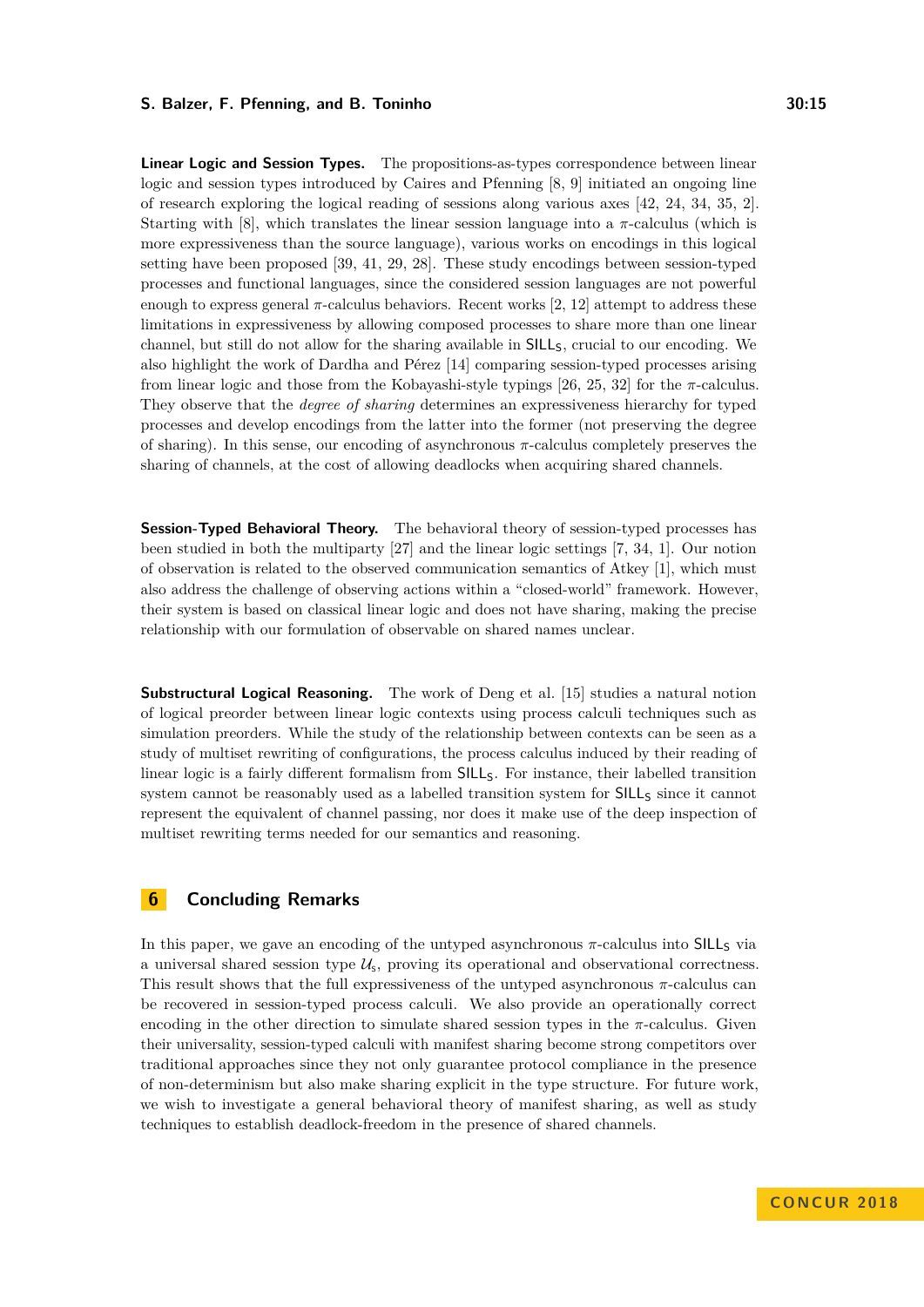#### **References**

- <span id="page-15-18"></span>**1** Robert Atkey. Observed communication semantics for classical processes. In *European Symposium on Programming (ESOP)*, pages 56–82, 2017.
- <span id="page-15-15"></span>**2** Robert Atkey, Sam Lindley, and J. Garrett Morris. Conflation confers concurrency. In S. Lindley et al., editor, *Wadler Festschrift*, pages 32–55. Springer LNCS 9600, 2016.
- <span id="page-15-4"></span>**3** Stephanie Balzer and Frank Pfenning. Manifest sharing with session types. *Proceedings of the ACM on Programming Languages (PACMPL)*, 1(ICFP):37:1–37:29, 2017.
- <span id="page-15-5"></span>**4** Stephanie Balzer and Frank Pfenning. Manifest sharing with session types. Technical Report CMU-CS-17-106, Carnegie Mellon University, March 2017.
- <span id="page-15-10"></span>**5** Romain Beauxis, Catuscia Palamidessi, and Frank D. Valencia. On the asynchronous nature of the asynchronous *π*-calculus. In *Concurrency, Graphs and Models*, volume 5065 of *Lecture Notes in Computer Science*, pages 473–492. Springer, 2008.
- <span id="page-15-8"></span>**6** P. N. Benton. A mixed linear and non-linear logic: Proofs, terms and models. In *8th International Workshop on Computer Science Logic (CSL)*, volume 933 of *Lecture Notes in Computer Science*, pages 121–135. Springer, 1994. An extended version appeared as Technical Report UCAM-CL-TR-352, University of Cambridge.
- <span id="page-15-13"></span>**7** Luís Caires, Jorge A. Pérez, Frank Pfenning, and Bernardo Toninho. Behavioral polymorphism and parametricity in session-based communication. In *European Symposium on Programming (ESOP)*, pages 330–349. Springer, 2013.
- <span id="page-15-1"></span>**8** Luís Caires and Frank Pfenning. Session types as intuitionistic linear propositions. In *21st International Conference on Concurrency Theory (CONCUR)*, pages 222–236. Springer, 2010.
- <span id="page-15-2"></span>**9** Luís Caires, Frank Pfenning, and Bernardo Toninho. Linear logic propositions as session types. *Mathematical Structures in Computer Science*, 26(3):367–423, 2016.
- <span id="page-15-9"></span>**10** Iliano Cervesato and Andre Scedrov. Relating state-based and process-based concurrency through linear logic. *Information and Computation*, 207(10):1044–1077, 2009.
- <span id="page-15-6"></span>**11** Karl Crary, Robert Harper, and Sidd Puri. What is a recursive module? In *ACM SIGPLAN Conference on Programming Language Design and Implementation (PLDI)*, pages 50–63, 1999.
- <span id="page-15-16"></span>**12** Ornela Dardha and Simon J. Gay. A new linear logic for deadlock-free session-typed processes. In *Foundations of Software Science and Computation Structures (FoSSaCS)*, pages 91–109, 2018.
- <span id="page-15-12"></span>**13** Ornela Dardha, Elena Giachino, and Davide Sangiorgi. Session types revisited. In *Principles and Practice of Declarative Programming (PPDP)*, pages 139–150, 2012.
- <span id="page-15-17"></span>**14** Ornela Dardha and Jorge A. Pérez. Comparing deadlock-free session typed processes. In *EXPRESS/SOS*, pages 1–15, 2015.
- <span id="page-15-19"></span>**15** Yuxin Deng, Robert J. Simmons, and Iliano Cervesato. Relating reasoning methodologies in linear logic and process algebra. *Mathematical Structure in Computer Science*, 26(5):868– 906, 2016.
- <span id="page-15-7"></span>**16** Simon J. Gay and Malcolm Hole. Subtyping for session types in the *π*-calculus. *Acta Informatica*, 42(2–3):191–225, 2005.
- <span id="page-15-14"></span>**17** Hannah Gommerstadt, Limin Jia, and Frank Pfenning. Session-typed concurrent contracts. In A. Ahmed, editor, *European Symposium on Programming (ESOP'18)*, pages 771–798, Thessaloniki, Greece, 2018. Springer LNCS 10801.
- <span id="page-15-11"></span>**18** Daniele Gorla. Towards a unified approach to encodability and separation results for process calculi. *Information and Computation*, 208(9):1031–1053, 2010.
- <span id="page-15-3"></span>**19** Dennis Griffith and Frank Pfenning. SILL. <https://github.com/ISANobody/sill>, 2015.
- <span id="page-15-0"></span>**20** Kohei Honda. Types for dyadic interaction. In *4th International Conference on Concurrency Theory (CONCUR)*, pages 509–523. Springer, 1993.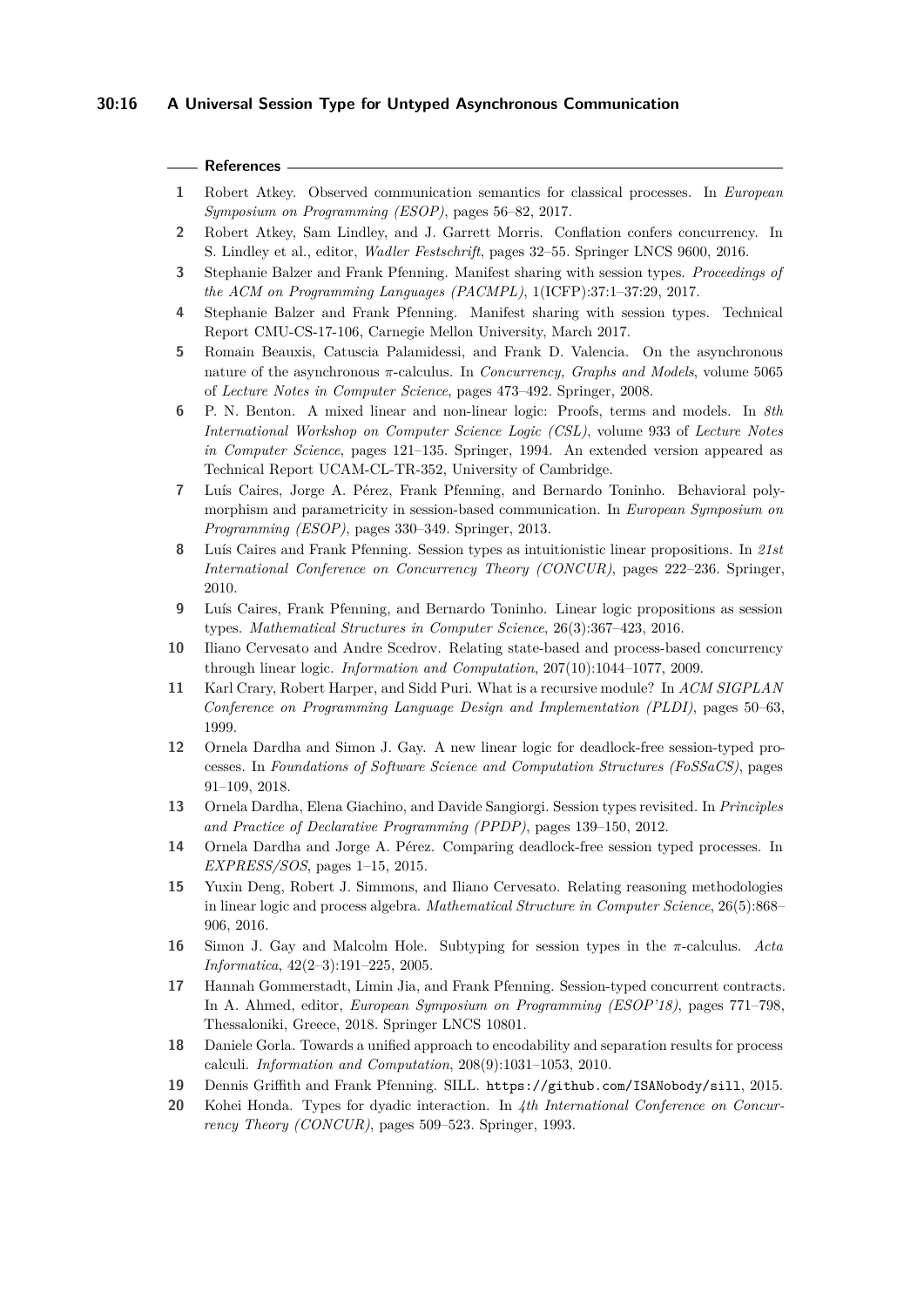- <span id="page-16-10"></span>**21** Kohei Honda and Mario Tokoro. An object calculus for asynchronous communication. In *5th European Conference on Object-Oriented Programming (ECOOP)*, Lecture Notes in Computer Science, pages 133–147. Springer, 1991.
- <span id="page-16-0"></span>**22** Kohei Honda, Vasco T. Vasconcelos, and Makoto Kubo. Language primitives and type discipline for structured communication-based programming. In *7th European Symposium on Programming (ESOP)*, pages 122–138. Springer, 1998.
- <span id="page-16-1"></span>**23** Kohei Honda, Nobuko Yoshida, and Marco Carbone. Multiparty asynchronous session types. In *35th ACM SIGPLAN-SIGACT Symposium on Principles of Programming Languages (POPL)*, pages 273–284. ACM, 2008.
- <span id="page-16-12"></span>**24** Limin Jia, Hannah Gommerstadt, and Frank Pfenning. Monitors and blame assignment for higher-order session types. In *43rd ACM SIGPLAN-SIGACT Symposium on Principles of Programming Languages (POPL)*, pages 582–594, 2016.
- <span id="page-16-17"></span>**25** Naoki Kobayashi. A type system for lock-free processes. *Inf. Comput.*, 177(2):122–159, 2002.
- <span id="page-16-16"></span>**26** Naoki Kobayashi. A new type system for deadlock-free processes. In *International Conference on Concurrency Theory (CONCUR)*, pages 233–247, 2006.
- <span id="page-16-19"></span>**27** Dimitrios Kouzapas and Nobuko Yoshida. Globally governed session semantics. *Logical Methods in Computer Science*, 10(4), 2014.
- <span id="page-16-15"></span>**28** Sam Lindley and J. Garrett Morris. A semantics for propositions as sessions. In *European Symposium On Programming (ESOP)*, pages 560–584, 2015.
- <span id="page-16-14"></span>**29** Sam Lindley and J. Garrett Morris. Talking bananas: structural recursion for session types. In *International Colloquium on Functional Progrmaming (ICFP)*, pages 434–447, 2016.
- <span id="page-16-7"></span>**30** Robin Milner. *Communicating and Mobile Systems: the π-Calculus*. Cambridge University Press, 1999.
- <span id="page-16-11"></span>**31** Uwe Nestmann. What is a "good" encoding of guarded choice? *Inf. Comput.*, 156(1-2):287– 319, 2000.
- <span id="page-16-18"></span>**32** Luca Padovani. Deadlock and lock freedom in the linear *π*-calculus. In *Computer Science Logic – Logic in Computer Science (CSL-LICS)*, pages 72:1–72:10, 2014.
- <span id="page-16-9"></span>**33** Catuscia Palamidessi. Comparing the expressive power of the synchronous and asynchronous pi-calculi. *Mathematical Structures in Computer Science*, 13(5):685–719, 2003.
- <span id="page-16-6"></span>**34** Jorge A. Pérez, Luís Caires, Frank Pfenning, and Bernardo Toninho. Linear logical relations and observational equivalences for session-based concurrency. *Information and Computation*, 239:254–302, 2014.
- <span id="page-16-4"></span>**35** Frank Pfenning and Dennis Griffith. Polarized substructural session types. In *18th International Conference on Foundations of Software Science and Computation Structures (FoSSaCS)*, pages 3–22. Springer, 2015.
- <span id="page-16-5"></span>**36** Jason Reed. A judgmental deconstruction of modal logic. Unpublished manuscript, January 2009. URL: <http://www.cs.cmu.edu/~jcreed/papers/jdml.pdf>.
- <span id="page-16-8"></span>**37** Davide Sangiorgi and David Walker. *The π-Calculus - A Theory of Mobile Processes*. Cambridge University Press, 2001.
- <span id="page-16-2"></span>**38** Bernardo Toninho. *A Logical Foundation for Session-based Concurrent Computation*. PhD thesis, Carnegie Mellon University and New University of Lisbon, 2015.
- <span id="page-16-13"></span>**39** Bernardo Toninho, Luís Caires, and Frank Pfenning. Functions as session-typed processes. In *15th International Conference on Foundations of Software Science and Computational Structures (FOSSACS)*, pages 346–360. Springer, 2012.
- <span id="page-16-3"></span>**40** Bernardo Toninho, Luís Caires, and Frank Pfenning. Higher-order processes, functions, and sessions: a monadic integration. In *22nd European Symposium on Programming (ESOP)*, pages 350–369. Springer, 2013.